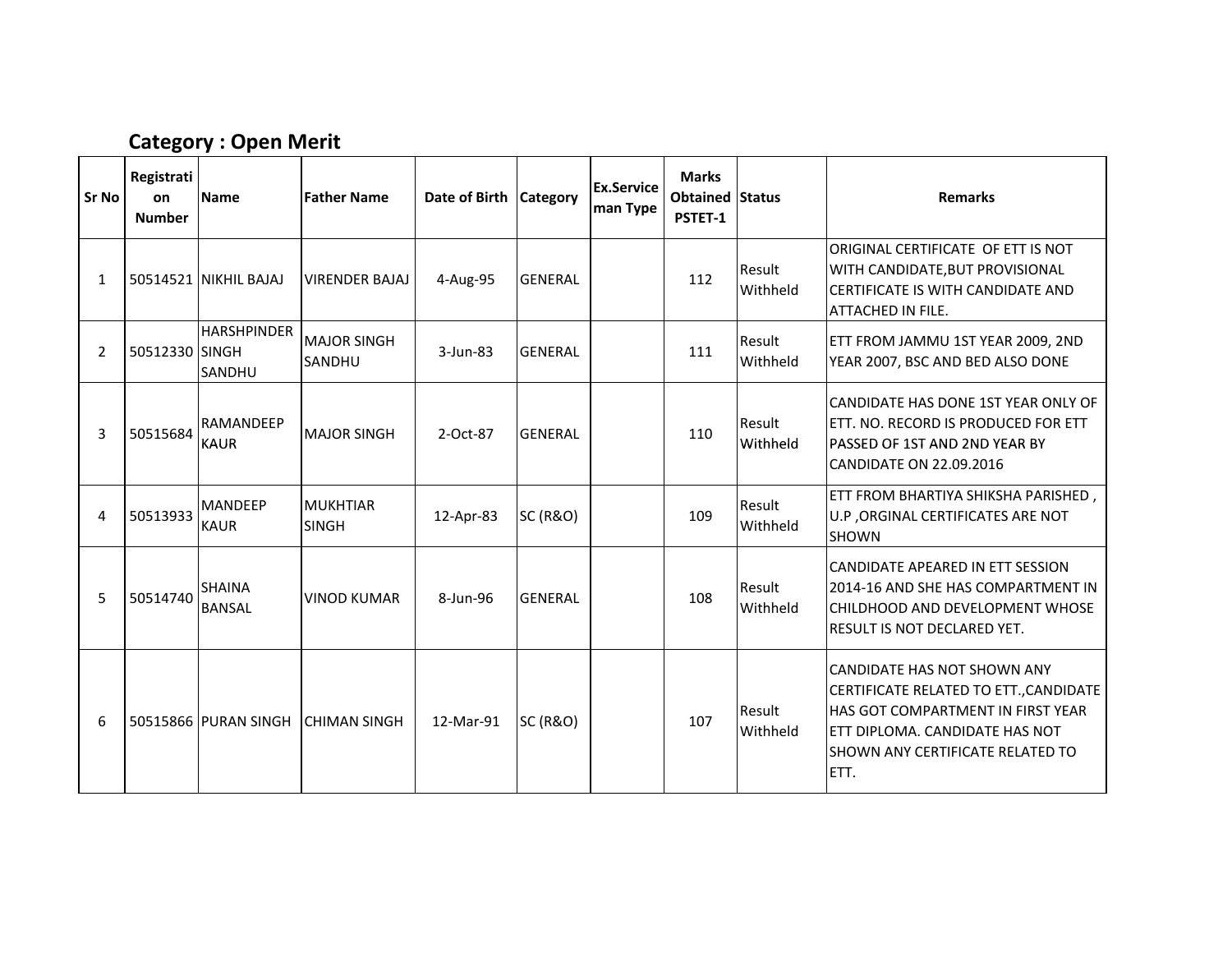| 7  | 50510612 NEETIKA |                                  | <b>SHRI DALJEET</b><br><b>SINGH</b> | 27-Mar-93 | <b>GENERAL</b>      | 107 | Result<br>Withheld | <b>BED CANDIDATE, BED CANDIDATE</b>                                                                                                                                                                              |
|----|------------------|----------------------------------|-------------------------------------|-----------|---------------------|-----|--------------------|------------------------------------------------------------------------------------------------------------------------------------------------------------------------------------------------------------------|
| 8  | 50514119 AMIT    |                                  | YASHPAL SINGH                       | 20-Nov-92 | <b>SC (R&amp;O)</b> | 106 | Result<br>Withheld | SC(R&O) CERTIFICATE OF HARYANA STATE,<br>NOT PUNJAB DOMICILE.                                                                                                                                                    |
| 9  |                  | 50516947 SONIA NAGPAL            | <b>OM PARKASH</b><br><b>NAGPAL</b>  | 23-Aug-86 | <b>GENERAL</b>      | 105 | Result<br>Withheld | ETT GAZETTE COPY SUBMITTED BUT DMC,<br>SESSION 2013-15, DIPLOMA ATTACHED                                                                                                                                         |
| 10 | 50516781         | <b>ROOPDEEP</b><br>GILL          | <b>SURAT SINGH</b>                  | 31-Jan-81 | <b>GENERAL</b>      | 104 | Result<br>Withheld | DIPLOMA IN PRIMARY EDUCATION FROM<br>IINDRA GANDHI NATIONAL OPEN<br>UNIVERSITY, DELHI, DURATION IS DPE IS<br><b>NOT CLEAR</b>                                                                                    |
| 11 |                  | 50510163 POONAM RANI DHARAMPAL   |                                     | 22-Feb-88 | <b>GENERAL</b>      | 104 | Result<br>Withheld | IETT FROM KUK. DIPLOMA NOT ATTACHED.                                                                                                                                                                             |
| 12 | 50513403 POOJA   |                                  | <b>KASHMIR</b><br>CHAND             | 20-Jun-89 | <b>GENERAL</b>      | 104 | Result<br>Withheld | <b>LETT DONE FROM BSP UP</b>                                                                                                                                                                                     |
| 13 |                  | 50517485 RISHU RANI              | <b>RAGHUBIR</b><br><b>SINGH</b>     | 19-Feb-97 | <b>GENERAL</b>      | 104 | Result<br>Withheld | ETT FIRST YEAR RESULT ATTACHED, BATCH<br>2014-16, SECOND YEAR RESULT AWAITED                                                                                                                                     |
| 14 |                  | 50513436 NEERU BALA              | <b>SATPAL BERI</b>                  | 5-Oct-87  | <b>GENERAL</b>      | 102 | Result<br>Withheld | ETT DMC AND DIPLOMA CERTIFICATE NOT<br>ATTACHED(2013-15)                                                                                                                                                         |
| 15 |                  | 50511466 MAMTA RANI              | <b>HARBANS LAL</b>                  | 24-Nov-87 | <b>GENERAL</b>      | 102 | Result<br>Withheld | ETT APPEARED, 2ND YEAR RESULT NOT<br>DECLARED SESSION 2014-16                                                                                                                                                    |
| 16 | 50515418         | <b>BALJINDER</b><br><b>SINGH</b> | <b>BAGGA SINGH</b>                  | 12-Dec-94 | <b>SC (R&amp;O)</b> | 102 | Result<br>Withheld | DED SPECIAL EDUCATION (MENTAL<br><b>IRETARDATION FROM BABA KUNDAL</b><br><b>RURAL COLLEGE OF EDUCATION</b><br>LUDHIANA PUNJAB), NATIONAL INSTITUTE<br><b>FOR MENTALLY HANDICAPPED</b><br>SIKANDRABAD (TWO YEARS) |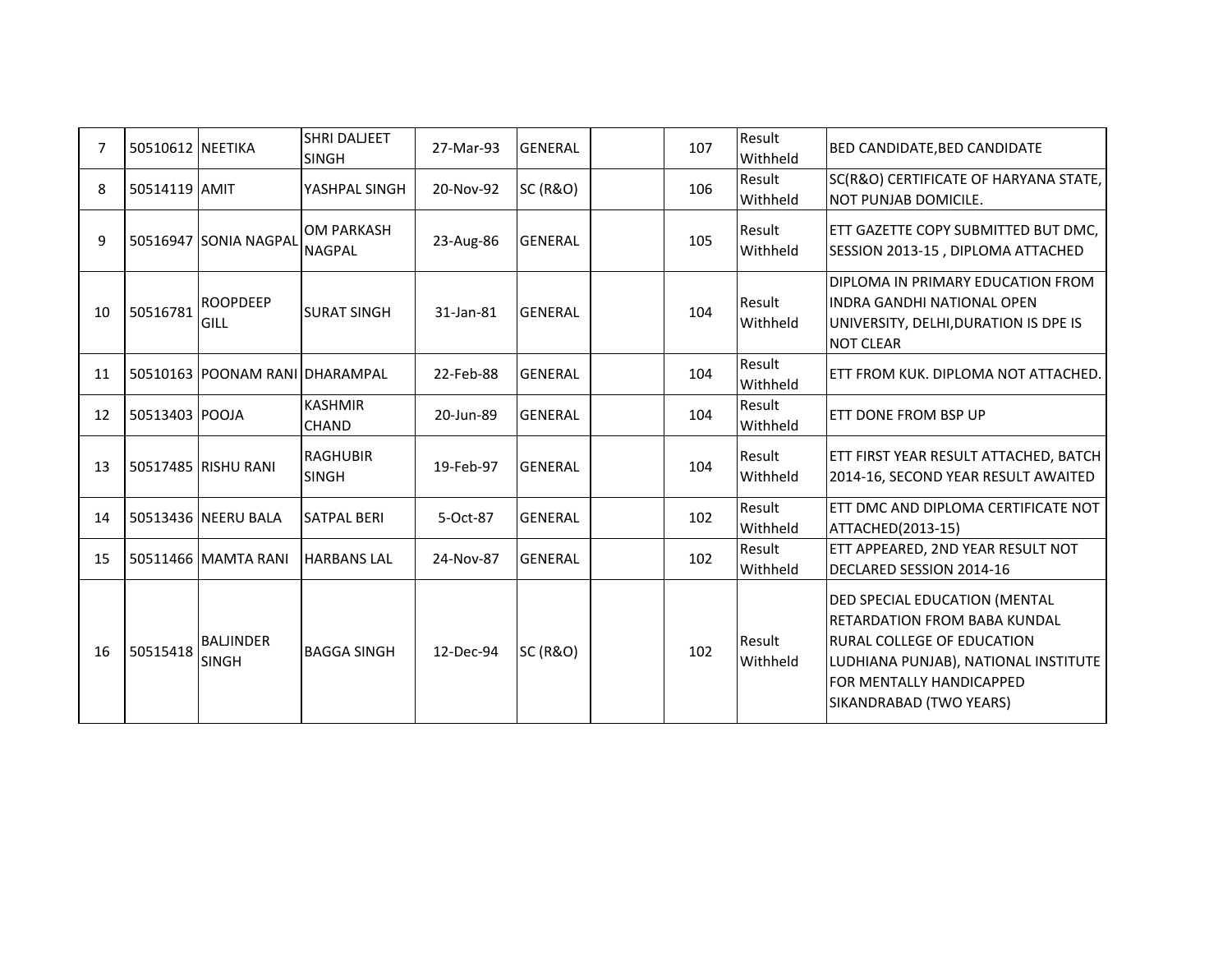| 17 | 50515299 RAJ RANI |                                 | <b>KULWANT</b><br><b>SINGH</b>       | $1-May-88$ | <b>SC (R&amp;O)</b>                     | 100 | Result<br>Withheld | IONLY FIRST YEAR RESULT OF DETAIL<br>MARKS GAZATTE ATTACHED. ETT 2ND<br>IYEAR RESULT AWAITED.CANDIDATE HAS<br>INOT SHOWN ANY CERTIFICATE OF ETT<br>DIPLOMA. SESSION 2014-16                                                            |
|----|-------------------|---------------------------------|--------------------------------------|------------|-----------------------------------------|-----|--------------------|----------------------------------------------------------------------------------------------------------------------------------------------------------------------------------------------------------------------------------------|
| 18 | 50515100          | ARSHDEEP<br><b>BATRA</b>        | <b>RAMESH</b><br><b>KUMAR BATRA</b>  | 25-Nov-95  | <b>GENERAL</b>                          | 100 | Result<br>Withheld | ETT APPEARED, 2ND YEAR RESULT NOT<br><b>IDECLARED SESSION 2014-16</b>                                                                                                                                                                  |
| 19 |                   |                                 | 50511590 JJARNAIL SINGH SUWARN SINGH | 15-Feb-82  | <b>HANDICAP</b><br><b>ED</b><br>(ORTHO) | 99  | Result<br>Withheld | ONLY 1ST YEAR RESULT'S, GAZETTE COPY<br><b>ATTACHED, 2ND YEAR RESULT AWAITED</b><br>(BATCH 2013-15), PUNJAB.                                                                                                                           |
| 20 |                   | 50511302 JANITA RANI            | <b>SURINDER PAL</b>                  | 18-Jun-85  | <b>GENERAL</b>                          | 99  | Result<br>Withheld | INCOMPLETE ETT (BATCH 2014-2016)                                                                                                                                                                                                       |
| 21 | 50510433          | <b>MANPREET</b><br><b>KAUR</b>  | <b>HARMEET SINGH</b>                 | 15-Mar-89  | <b>BC</b>                               | 99  | Result<br>Withheld | CANDIDATE HAS DONE B.T.C FROM<br>BHARTIYA SHIKSHA PARISHAD UP GIVING<br>IEXAM AT INDIAN INSTITUTE OF<br><b>IPROFESSIONAL STUDY GURU NANAK PURA</b><br>WEST, MANGAL BAZAR ROAD, NEAR V3S<br>MALL, NEW DELHI THROUGH<br>ICORRESPONDENCE. |
| 22 |                   | 50516882 SAROJ RANI             | <b>SANSARI LAL</b>                   | 20-Apr-76  | <b>GENERAL</b>                          | 98  | Result<br>Withheld | OVERAGE, WORKING AS EGS VOLUNTER.<br><b>NOC NOT ATTACHED.</b>                                                                                                                                                                          |
| 23 | 50515871          | <b>CHARANJIT</b><br><b>KAUR</b> | <b>TEJA SINGH</b>                    | 10-Mar-84  | <b>SC (R&amp;O)</b>                     | 98  | Result<br>Withheld | ETT NOT COMPLETED,ETT DMC NOT<br>PROVIDED, SESSION 2013-15, CANDIDATE<br><b>HAS REAPPEAR IN 1ST AND 2ND YEAR</b>                                                                                                                       |
| 24 | 50513525          | <b>JASPREET</b><br><b>SINGH</b> | <b>IOBAL SINGH</b>                   | 6-Sep-85   | <b>GENERAL</b>                          | 98  | Result<br>Withheld | JK BOARD, BA CERTIFICATE NOT<br>ATTACHED, 12TH MARKS IS LESS THAN<br>50%.                                                                                                                                                              |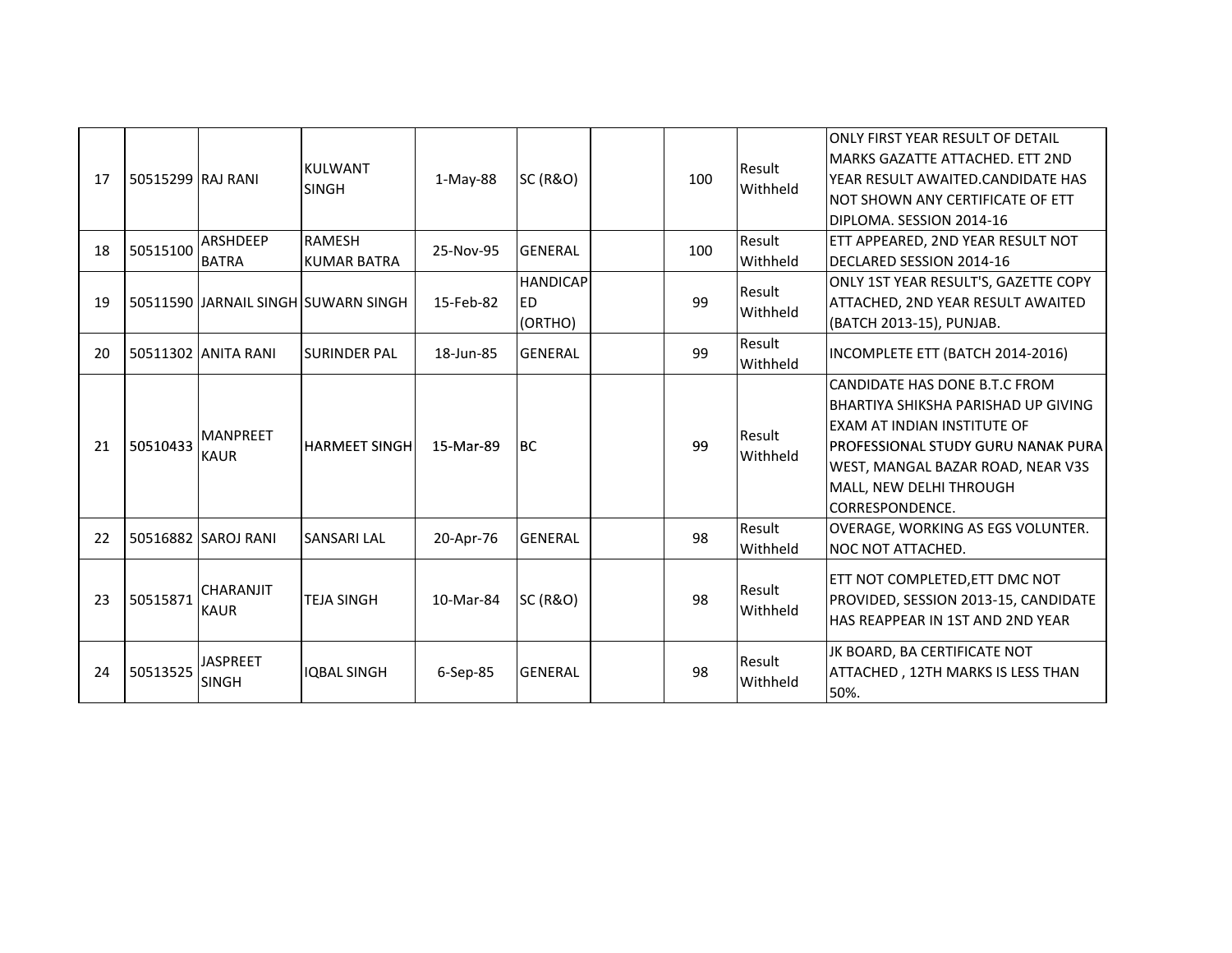| 25 |                 | 50516889 BALJIT SINGH          | <b>JASWINDER</b><br><b>SINGH</b>  | 29-Apr-86 | <b>GENERAL</b>      | 98 | Result<br>Withheld | SECOND YEAR NOT COMPLETE, SECOND<br>YEAR OF DED IS NOT AVAILABLE CWP NO<br>10505 OF PUNJAB AND HARYANA<br>HIGHCOURT, DED FROM KARNATKA STATE<br>OPEN UNIV THROUGH DISTANCE MODE<br>EXAM CENTRE AT AMBALA, DIPLOMA NOT<br><b>ATTACHED</b> |
|----|-----------------|--------------------------------|-----------------------------------|-----------|---------------------|----|--------------------|------------------------------------------------------------------------------------------------------------------------------------------------------------------------------------------------------------------------------------------|
| 26 |                 | 50515774 KAMLESH RANI HANS RAJ |                                   | 25-Aug-87 | <b>BC</b>           | 98 | Result<br>Withheld | ETT SECOND YEAR RESULT IS NOT<br>DECLARED TILL DATE. (2ND YEAR<br>COMPARTMENT)                                                                                                                                                           |
| 27 | 50514933        | <b>RAJINDER</b><br><b>KAUR</b> | <b>GURMAIL SINGH</b>              | 6-Nov-92  | <b>SC (R&amp;O)</b> | 98 | Result<br>Withheld | FIRST YEAR DMC ATTACHED SECOND YEAR<br>RESULT NOT DECLEARED, SESSION 2014-<br>16                                                                                                                                                         |
| 28 | 50516664        | SARVJEET<br><b>KAUR</b>        | <b>HARDEV SINGH</b>               | 9-Feb-94  | <b>IGENERAL</b>     | 98 | Result<br>Withheld | ETT FROM HARYANA ONLY 4TH SEM DMC<br>ATTACHED, DIPLOMA CERTIFICATE NOT<br>ATTACHED.                                                                                                                                                      |
| 29 |                 | 50514400 HEERA LAL             | <b>ARJUN</b>                      | 15-Oct-94 | <b>GENERAL</b>      | 98 | Result<br>Withheld | ETT FROM HARYANA, ORIGINAL ETT<br>INTERNSHIP CERTIFICATE NOT PRODUCED,<br>& PROVISIONAL INTERSHIP ISSUED ON<br>19.09.2016 ie, AFTER 28.08.2016                                                                                           |
| 30 | 50516846 BABITA |                                | <b>DHARMINDER</b><br><b>KUMAR</b> | 12-Jul-96 | <b>GENERAL</b>      | 98 | Result<br>Withheld | ETT NOT COMPLETED 2ND YEAR RESULT<br>AWAITED, SESSION 2014-16                                                                                                                                                                            |
| 31 | 50512799 RASHMI |                                | <b>AMRIT LAL</b>                  | 24-Jul-81 | <b>GENERAL</b>      | 97 | Result<br>Withheld | RAJASTHAN BOARD OF SCHOOL<br>EDUCATION, IGNOU, CANDIDATE PASSED<br>DIPLOMA IN PRIMARY EDUCATION FROM<br>IGNOU (DISTANCE EDU) AT CENTER NAME<br>N.M.P.G. COLLEGE HANUMANGARH<br>(RAJASTHAN)                                               |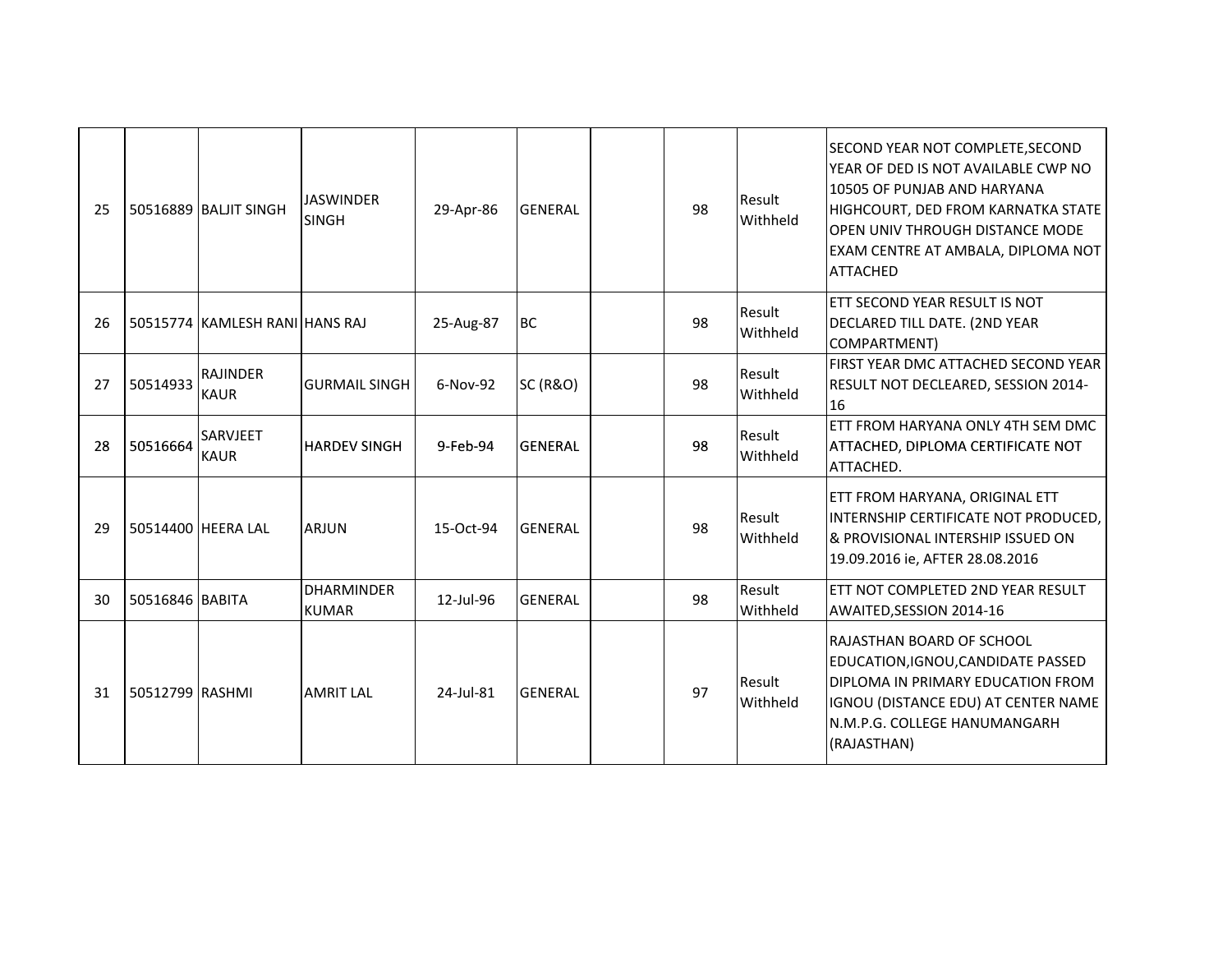| 32 | 50516374 RITU RANI |                                  | <b>CHANDER BHAN</b>             | 5-Dec-96    | <b>GENERAL</b>                                          |                             | 97 | Result<br>Withheld | DIPLOMA CERTIFICATE OF ETT IS<br>ATTACHED DATED 29/8/2016 WHICH IS<br>AFTER CUT OF DATE                                                                                                                  |
|----|--------------------|----------------------------------|---------------------------------|-------------|---------------------------------------------------------|-----------------------------|----|--------------------|----------------------------------------------------------------------------------------------------------------------------------------------------------------------------------------------------------|
| 33 | 50511234           | <b>JASPREET</b><br><b>KAUR</b>   | <b>BALDEV SINGH</b>             | 10-Oct-85   | <b>SC (R&amp;O)</b>                                     |                             | 96 | Result<br>Withheld | CATEGORY CERTIFICATE RELATED WITH<br><b>FATHER NOT ATTACHED</b>                                                                                                                                          |
| 34 | 50514773           | <b>ASHISH</b><br><b>NARANG</b>   | <b>PREM KUMAR</b>               | $3$ -Jun-93 | <b>GENERAL</b>                                          |                             | 96 | Result<br>Withheld | ETT RECOGNISED BY REHABILITATION<br>COUNCIL OF INDIA IGNOU, ETT FROM<br><b>IGNOU RECOGNISED BY REHABILITATION</b><br>COUNCIL OF INDIA ETT DIPLOMA OF<br>1YEAR EQUIVALENT TO 2 YEARS AS PER<br><b>RCI</b> |
| 35 | 50517141           | <b>TARANPREET</b><br><b>KAUR</b> | <b>HARKIRAT</b><br><b>SINGH</b> | 27-Oct-97   | <b>GENERAL</b>                                          |                             | 96 | Result<br>Withheld | ETT APPEARED, RESULT NOT DECLARED<br><b>SESSION 2014-16</b>                                                                                                                                              |
| 36 | 50515769           | <b>SARABJEET</b><br><b>KAUR</b>  | <b>BEERA SINGH</b>              | 15-May-78   | <b>GENERAL</b>                                          |                             | 95 | Result<br>Withheld | OVERAGE. GOVT EMPLOYEE, NOC NOT<br>ATTACHED.                                                                                                                                                             |
| 37 | 50514751 NANCY     |                                  | <b>SANJAY KUMAR</b>             | 10-Jul-92   | <b>GENERAL</b>                                          |                             | 95 | Result<br>Withheld | CANDIDATE'S MOTHER'S SIR NAME<br><b>INCORRECT ON PSTET-1</b>                                                                                                                                             |
| 38 | 50510091           | <b>RUPINDER</b><br><b>KAUR</b>   | <b>IQBAL SINGH</b>              | 2-Mar-96    | <b>GENERAL</b>                                          |                             | 95 | Result<br>Withheld | ETT DMC AVAILBLE BUT FINAL<br>CERTIFICATE NOT AVAILBLE, PROVISIONAL<br>CERTIFICATE OF ETT ATTACHED ISSUED ON<br>19.09.2016                                                                               |
| 39 | 50511020 JOSHNA    |                                  | <b>SURINDER PAL</b>             | 13-Sep-96   | <b>SC (R&amp;O)</b>                                     |                             | 95 | Result<br>Withheld | 2014-16 BATCH 2ND YEAR RESULT<br><b>AWAITED</b>                                                                                                                                                          |
| 40 | 50510364           | <b>HARVINDER</b><br><b>KAUR</b>  | <b>MITHU SINGH</b>              | 11-Nov-96   | <b>SC (R&amp;O)-</b><br><b>EX.SERVIC</b><br><b>EMAN</b> | <b>DEPENDE</b><br><b>NT</b> | 95 | Result<br>Withheld | 2014-16 BATCH, 2ND YEAR RESULT<br><b>AWAITED</b>                                                                                                                                                         |
| 41 | 50511834           | <b>VEENA</b><br><b>KUMARI</b>    | <b>RAMESH LAL</b>               | 3-Oct-74    | <b>GENERAL</b>                                          |                             | 94 | Result<br>Withheld | OVERAGE, WIDOW CASE (29-05-2002).<br>ETT FROM J&K SESSION 2007-09 FIRST<br>YEAR SESSION ANNUAL 2009 AND SECOND<br>YEAR SESSION 2007-09                                                                   |
| 42 |                    | 50514088 SATISH KUMAR GORA LAL   |                                 | 9-Feb-80    | <b>GENERAL</b>                                          |                             | 94 | Result<br>Withheld | 12TH CLEARED IN 1999 BUT IMPROVED<br>HIS MARKS IN 2011 THROUGH GOLDEN<br>CHANCE.,                                                                                                                        |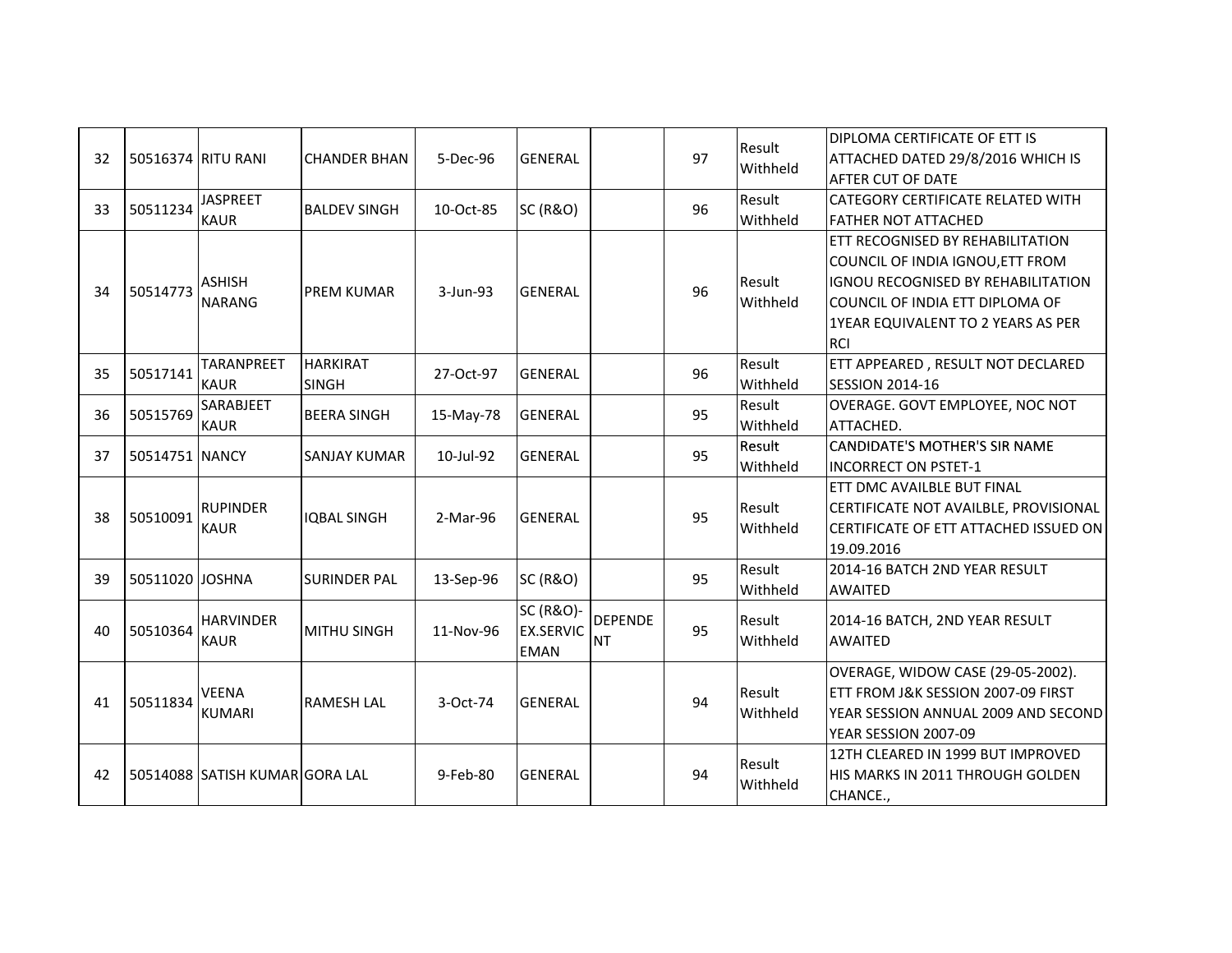| 43 |          | 50514613 MAMTA RANI             | <b>BIHARI LAL</b>                 | 17-Jul-80  | <b>GENERAL</b>                           | 94 | Result<br>Withheld | DIPLOMA IN EDU FORM K.U.K                                                                                                                                                                                                  |
|----|----------|---------------------------------|-----------------------------------|------------|------------------------------------------|----|--------------------|----------------------------------------------------------------------------------------------------------------------------------------------------------------------------------------------------------------------------|
| 44 |          | 50514319 TARA RANI              | <b>LAKHI CHAND</b>                | 20-Apr-84  | <b>GENERAL</b>                           | 94 | Result<br>Withheld | <b>ETT FROM SINGHANIA</b><br>UNIVERSITY, SESSION 2008-10                                                                                                                                                                   |
| 45 | 50510423 | <b>MANPREET</b><br><b>SINGH</b> | <b>SUKHWANT</b><br><b>SINGH</b>   | 22-Feb-93  | <b>HANDICAP</b><br><b>ED</b><br>(VISUAL) | 94 | Result<br>Withheld | HANDICAPED,, PSEB, SCERT PB, 12 CLASS<br>ORIGINAL CERTIFICATE DMC NOT<br>PROVIDED BY CANDIDATE ONLY<br>PHOTOSTATE COPY OF CERTIFICATE<br><b>ATTACHED</b>                                                                   |
| 46 |          | 50512934 ANITA RANI             | <b>GURBACHAN</b><br><b>SINGH</b>  | 5-Aug-95   | <b>SC (R&amp;O)</b>                      | 94 | Result<br>Withheld | ETT APPEARED, 2ND YEAR RESULT NOT<br>DECLARED SESSION 2014-16                                                                                                                                                              |
| 47 |          | 50511202 POOJA RANI             | <b>RANDHIR RAM</b>                | 10-Apr-96  | <b>SC (R&amp;O)</b>                      | 94 | Result<br>Withheld | NO DOCUMENT RELATED TO ETT<br><b>ATTACHED</b>                                                                                                                                                                              |
| 48 | 50517397 | <b>JASPREET</b><br><b>KAUR</b>  | <b>CHAMKAUR</b><br><b>SINGH</b>   | 1-Feb-97   | <b>IBC</b>                               | 94 | Result<br>Withheld | 2ND YEAR RESULT AWAITED. ALSO<br>ORIGINAL DMC OF +2 NOT PRODUCED.<br>NO DOCUMENT RELATED TO ETT NOT<br>ATTACHED.                                                                                                           |
| 49 |          | 50515349 AMIT SINGLA            | <b>DEVRAJ SINGLA</b>              | $2-Aug-83$ | <b>GENERAL</b>                           | 93 | Result<br>Withheld | <b>I</b> D.P.E FROM IGNOU THROUGH DISTANCE<br><b>EXAM CNTR MD COLG GANGA NAGAR</b>                                                                                                                                         |
| 50 | 50510920 | <b>SONIA</b><br>SHARMA          | <b>PREM LAL</b><br><b>SHARMA</b>  | 13-May-84  | <b>GENERAL</b>                           | 93 | Result<br>Withheld | ETT DONE FROM JAMMU, DEGREE NOT<br>PROVIDED BY CANDIDATE, ETT DONE<br>FROM JAMMU, DEGREE NOT PROVIDED<br><b>BY CANDIDATE</b>                                                                                               |
| 51 |          |                                 | 50511876 RAJNI NARANG MANOHAR LAL | 24-Jul-85  | <b>GENERAL</b>                           | 93 | Result<br>Withheld | ETT FROM BHIM SINGH COLLEGE OF EDU<br>UDHAMPUR.DMC SHOWN BUT DEGREE<br>CERTIFICATE NOT SHOWN., ETT FROM<br><b>BHIM SINGH COLLEGE OF EDU</b><br>UDHAMPUR.DMC SHOWN BUT DEGREE<br>CERTIFICATE NOT SHOWN. SESSION 2008-<br>10 |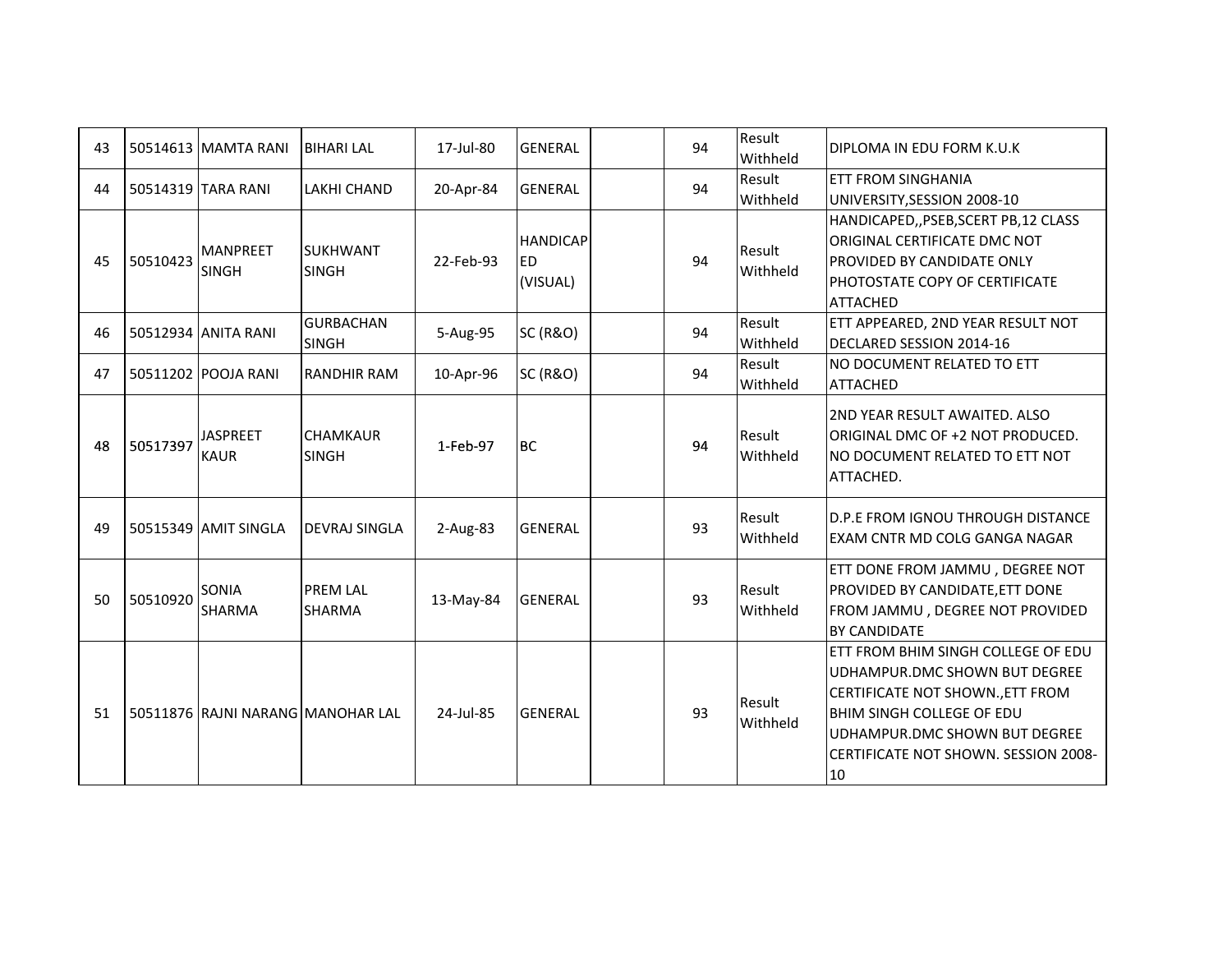| 52 |          | l 50512584 ISATVIR SINGH        | <b>JOGINDER</b><br><b>SINGH</b>     | 1-Feb-87  | <b>GENERAL</b> | 93 | Result<br>Withheld | ETT DONE FROM BSP UP                                                                                                                                                                                                                                                     |
|----|----------|---------------------------------|-------------------------------------|-----------|----------------|----|--------------------|--------------------------------------------------------------------------------------------------------------------------------------------------------------------------------------------------------------------------------------------------------------------------|
| 53 | 50512285 | <b>MANPREET</b><br><b>KAUR</b>  | <b>AMARJIT SINGH</b>                | 27-May-87 | <b>GENERAL</b> | 93 | Result<br>Withheld | BTC FROM MAHARASHI BHARADWAJ<br>AKHIL BHARTI RASTRIABHASHA VIGIAN<br>SIKHSHISHA SANSTHAN, UP. (TWO YEAR)                                                                                                                                                                 |
| 54 |          | l 50513626   AARTI BATRA        | <b>SURINDER</b><br><b>KUMAR</b>     | 15-Jul-87 | <b>GENERAL</b> | 93 | Result<br>Withheld | NOT HAVING ORIGNAL TET ORIGNAL<br><b>CERTIFICATE</b>                                                                                                                                                                                                                     |
| 55 | 50514016 | <b>SURENDER</b><br><b>KUMAR</b> | <b>VAKIL CHAND</b>                  | 8-Nov-87  | <b>GENERAL</b> | 93 | Result<br>Withheld | OK,DIPOLAM IN PRIMERY EDUCATION,<br>INDRA GANDHI NATIONAL OPEN<br>UNIVERSITY NUNDER DISTANCE<br><b>EDUCATION, DIPOLAM IN PRIMERY</b><br>EDUCATION INDRA GANDHI NATIONAL<br>OPEN UNIVERSITY UNDER DISTANCE<br>MODE., NMG COLLEGE HANUMANGARH<br>RAJASTHAN SESSION 2006-08 |
| 56 |          | 50512451 ADITI BANSAL           | <b>ASHOK KUMAR</b><br><b>BANSAL</b> | 16-Nov-87 | <b>GENERAL</b> | 93 | Result<br>Withheld | <b>JONLY SIX MONTH ETT.</b>                                                                                                                                                                                                                                              |
| 57 |          | 50513807 ROHIT KUMAR            | <b>SANTOSH</b><br><b>KUMAR</b>      | 28-Aug-89 | <b>GENERAL</b> | 93 | Result<br>Withheld | 10+2 MARKS OF CANDIDATE LESS<br>50%(47.11), HE ALSO DONE B.A. FROM<br>SHRIDHAR UNIVERSITY,<br>PILANI(RAJASTHAN),, CANDIDATE ATTACH<br>ONLY DMC OF B.A., ETT DIPLOMA<br><b>CERTIFICATE IS PROVISIONAL</b>                                                                 |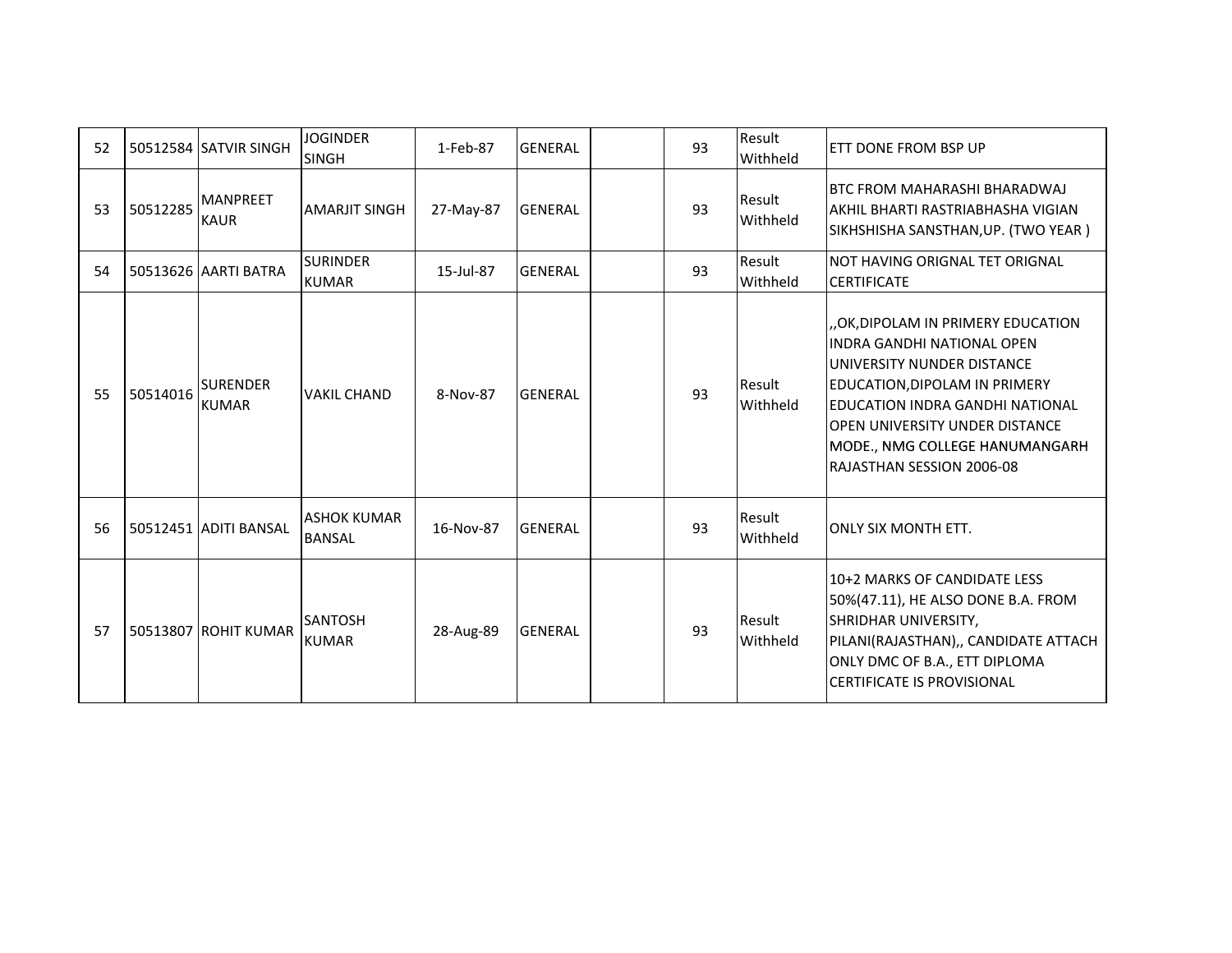| 58 | 50513210           | <b>IMANDEEP</b><br><b>KAUR</b> | <b>NAKE SINGH</b> | 17-Oct-92 | <b>IGENERAL</b> | 93 | <b>I</b> Result<br><b>Withheld</b> | IETT FROM HARYANA BOARD FOUR<br>ISEMESTER CLEARED IN 2013 BUT<br>IDIPLOMA AFTER COMPLETION OF<br>IINTERNSHIP OF 1 YEAR NOT PRODUCED BY <br>ITHE CANDIDATE ON<br>121.09.2016.CANDIDATE PRODUCED<br>ORIGNEL DIPLOMA ON 22-09-2016, DMC<br><b>IOF 1ST 2ND AND 3RD YEAR NOT</b><br>IPRODUCED. ETT FROM TRIPATI COLLEGE<br><b>OF EDUCATION RATTIA HARYANA</b> |
|----|--------------------|--------------------------------|-------------------|-----------|-----------------|----|------------------------------------|----------------------------------------------------------------------------------------------------------------------------------------------------------------------------------------------------------------------------------------------------------------------------------------------------------------------------------------------------------|
| 59 | l 50514331 ISHIVAM |                                | IASHOK KUMAR      | 27-Dec-93 | <b>IGENERAL</b> | 93 | Result<br>Withheld                 | IETT DONE FROM IGNOU                                                                                                                                                                                                                                                                                                                                     |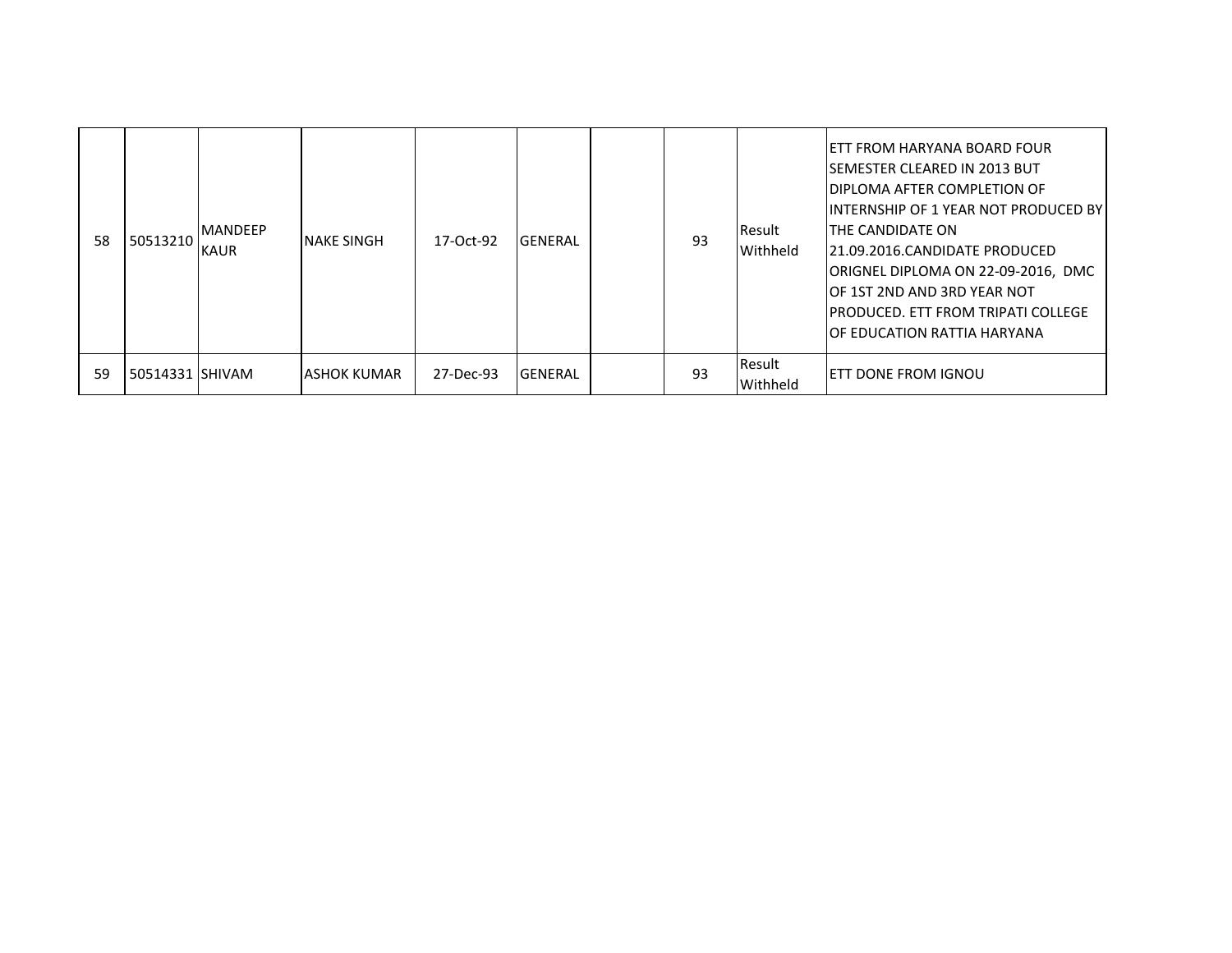#### Category : HANDICAPED

| <b>Sr No</b>   | Registration<br><b>Number</b> | <b>Name</b>                     | <b>Father Name</b>              | Date of Birth | <b>Category</b>                | <b>Ex.Service</b><br>man Type | <b>Marks</b><br><b>Obtained Status</b><br>PSTET-1 |                    | <b>Remarks</b>                                                                                                                                                         |
|----------------|-------------------------------|---------------------------------|---------------------------------|---------------|--------------------------------|-------------------------------|---------------------------------------------------|--------------------|------------------------------------------------------------------------------------------------------------------------------------------------------------------------|
| $\mathbf{1}$   | 50515919                      | <b>JAGSIR</b><br><b>KUMAR</b>   | <b>MANGAT RAM</b>               | 16-Mar-88     | <b>HANDICAPED</b><br>(HEARING) |                               | 84                                                | Result<br>Withheld | APREARED IN HANDICAPED (HEARING<br>IMPAIRMENT BUT TET PASSED IN BC<br><b>CATEGORY</b>                                                                                  |
| $\overline{2}$ | 50516179                      | <b>ANKIT</b><br><b>KUMAR</b>    | <b>LEKH RAM</b>                 | 1-Nov-89      | <b>HANDICAPED</b><br>(VISUAL)  |                               | 84                                                | Result<br>Withheld | COMPARTMENT IN ETT, NOT ELIGIBLE<br>DUE COMPARTMENT IN ETT                                                                                                             |
| 3              | 50512717                      | <b>NEELAM</b>                   | <b>SHAMSHER</b><br><b>SINGH</b> | 2-Nov-88      | <b>HANDICAPED</b><br>(ORTHO)   |                               | 85                                                | Result<br>Withheld | <b>MEDICAL CERTIFICATE ISSUED FROM</b><br>JIND HARYANA, AND MEDICAL<br>CERTFICATE FROM SANGRUR ALSO<br>ATTACHED DATED 4.10.16                                          |
| 4              | 50515506                      | <b>JAIKI RAM</b>                | <b>AMIR SINGH</b>               | 5-Apr-93      | <b>HANDICAPED</b><br>(ORTHO)   |                               | 85                                                | Result<br>Withheld | HANDICAPED CERTIFICATE FROM<br>HARYANA STATE. ETT 1ST SEMESTER<br>CERTIFICATE ATTACHED ONLY                                                                            |
| 5              | 50514931                      | <b>STELLA</b>                   | <b>DAYA RAM</b>                 | 9-Dec-81      | <b>HANDICAPED</b><br>(ORTHO)   |                               | 84                                                | Result<br>Withheld | ETT FROM JAMMU AND KASHMIR                                                                                                                                             |
| 6              | 50515596                      | <b>SITA RAM</b>                 | <b>SADHU RAM</b>                | 2-Oct-83      | <b>HANDICAPED</b><br>(ORTHO)   |                               | 83                                                | Result<br>Withheld | HANDICAPED/ORTHO, 10+2 SESSION<br>2002 PASS LESS THAN 45% IN +2 BUT<br><b>GRADUATION DONE FROM MDU</b><br><b>ROHATAK</b>                                               |
| $\overline{7}$ | 50513171                      | <b>GIRISH</b><br><b>CHAND</b>   | <b>GOVIND</b><br><b>BALLABH</b> | 21-Sep-91     | <b>HANDICAPED</b><br>(ORTHO)   |                               | 82                                                | Result<br>Withheld | <b>ISSED BY STATE OF HARAYANA AND</b><br>NOT DOMICILE OF<br>PUNJAB,, OK, OK, CANDIDATE APPLIED<br>AGAINST RESERVED CATEGORY BUT HE<br>IS DOMICILE OF STATE OF HARAYANA |
| 8              | 50512968                      | <b>AMANDEEP</b><br><b>SINGH</b> | <b>RANDHIR SINGH</b>            | 25-May-81     | <b>HANDICAPED</b><br>(ORTHO)   |                               | $\Omega$                                          | Result<br>Withheld | PSTET NOT DONE                                                                                                                                                         |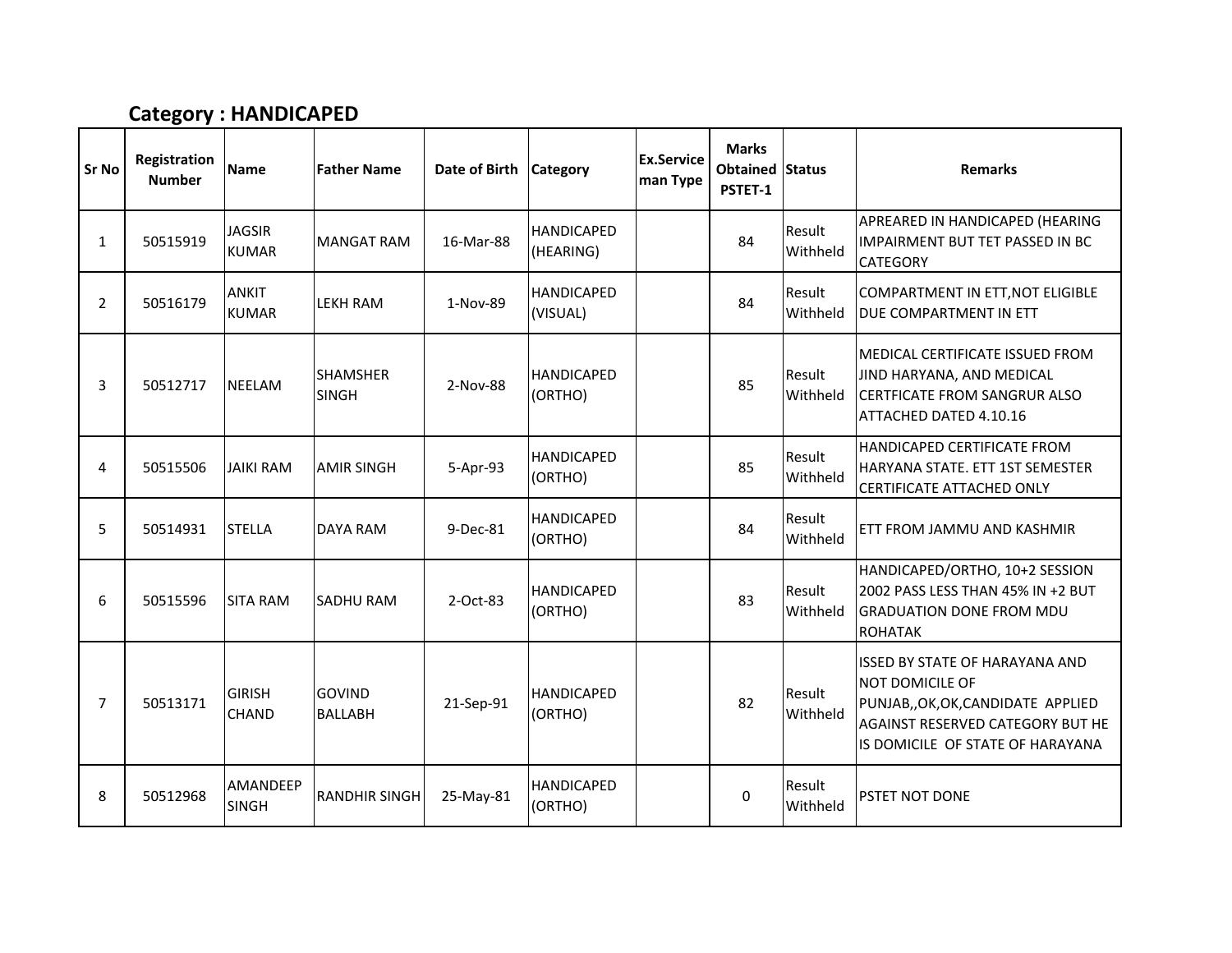#### Category : SC(M&B)

| <b>Sr No</b> | Registrati<br>on<br><b>Number</b> | <b>Name</b>              | <b>Father Name</b>  | Date of Birth Category |                     | <b>Ex.Service</b><br>man Type | <b>Marks</b><br><b>Obtained Status</b><br><b>PSTET-1</b> |                    | <b>Remarks</b>                                                             |
|--------------|-----------------------------------|--------------------------|---------------------|------------------------|---------------------|-------------------------------|----------------------------------------------------------|--------------------|----------------------------------------------------------------------------|
| 4            |                                   | 50513215 RAMANDEEP KAUR  | IBALRAJ SINGH       | 23-Feb-96              | SC(M&B)             |                               | 92                                                       | Result<br>Withheld | <b>ETT SECOND YEAR RESULT</b><br>AWAITED, SESSION 2014-16                  |
| 5            |                                   | 50516208 SIMRANJEET KAUR | IGURMAIL SINGH      | 8-Sep-96               | <b>SC (M&amp;B)</b> |                               | 91                                                       | Result<br>Withheld | ETT 2ND YEAR RESULT AWAITED.                                               |
| 13           |                                   | 50510487 NAVDEEP SINGH   | <b>DALJIT SINGH</b> | 14-Sep-72              | SC(M&B)             |                               | 85                                                       | Result<br>Withheld | <b>OVERAGE</b>                                                             |
| 22           | 50513825 ANAMIKA                  |                          | <b>RAJ KUMAR</b>    | 9-Nov-77               | <b>SC (M&amp;B)</b> |                               | 83                                                       | Result<br>Withheld | <b>CATEGORY CERTIFICATE RELATED</b><br><b>WITH FATHER IS OF SOLAN (HP)</b> |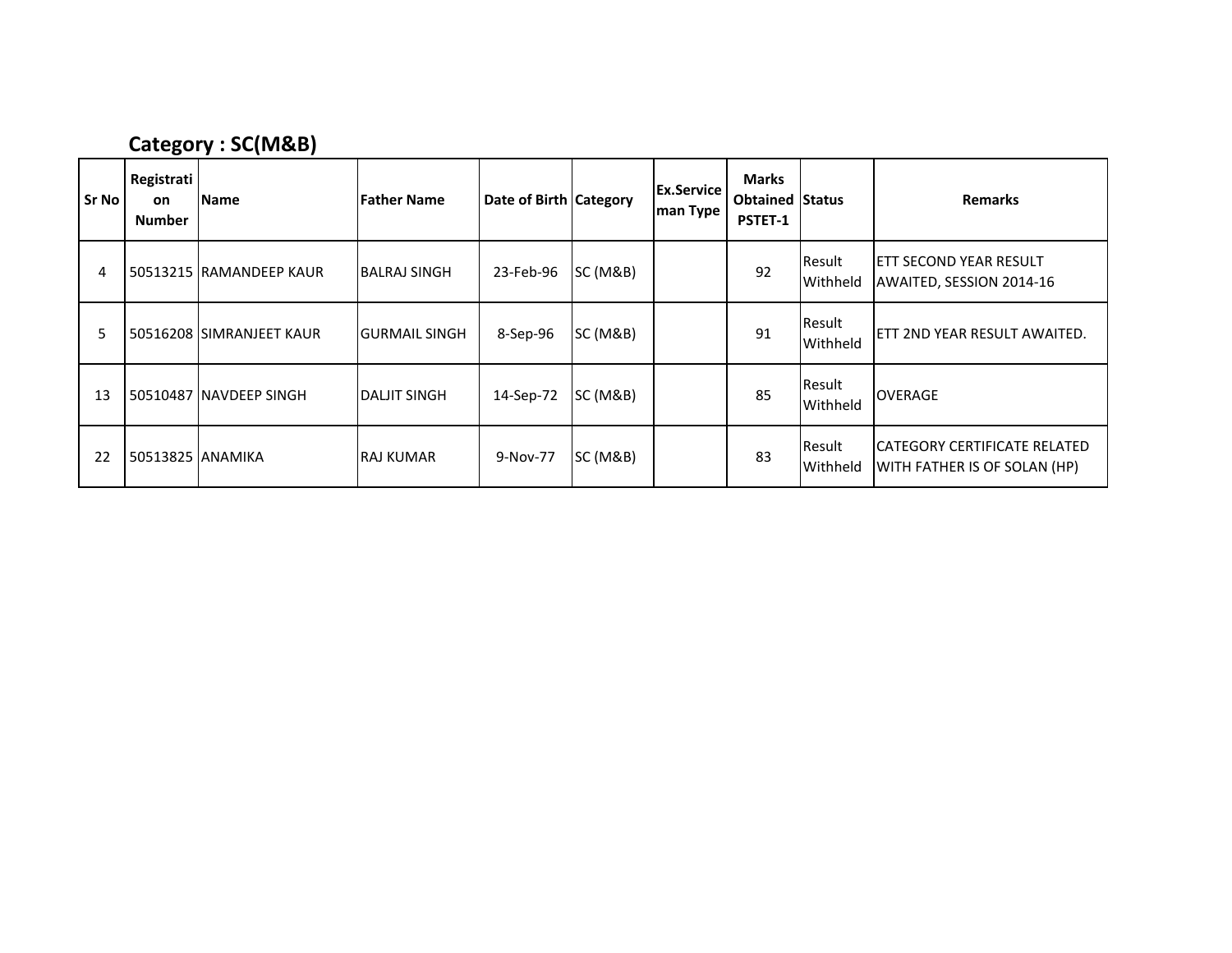### Category : SC(R&O)

| <b>Sr No</b>   | Registration<br><b>Number</b> | <b>Name</b>          | <b>Father Name</b>              | Date of Birth Category |                                    | Sub<br>category | <b>Marks</b><br><b>Obtained Status</b><br>PSTET-1 |                    | <b>Remarks</b>                                                                                                                                                                                                                                 |
|----------------|-------------------------------|----------------------|---------------------------------|------------------------|------------------------------------|-----------------|---------------------------------------------------|--------------------|------------------------------------------------------------------------------------------------------------------------------------------------------------------------------------------------------------------------------------------------|
| $\mathbf{1}$   | 50516255                      | <b>HARNAM SINGH</b>  | <b>KAKKA SINGH</b>              | 22-Mar-87 SC (R&O)     |                                    |                 | 92                                                | Result<br>Withheld | ETT CERTIFICATE NOT SHOWN NO<br>ETT PHOTOCOPY ATTACHED SESION<br>2013-15 SECOND YEAR RESULT NOT<br><b>SHOWN</b>                                                                                                                                |
| $\overline{2}$ | 50511549                      | <b>SUDHIR PAL</b>    | <b>OM PARKASH</b>               | 13-Nov-89              | <b>SC (R&amp;O)</b><br><b>MEGH</b> |                 | 92                                                | Result<br>Withheld | OK, OK, OK, ETT DONE FROM JAMMU<br>DMC PROVIDED BUT DEGREE NOT<br>PROVIDED, ETT DONE FROM<br>JAMMU, DMC PROVIDED BUT<br>DEGREE NOT PROVIDED, SESSION<br>2008-10                                                                                |
| 3              | 50516013                      | <b>MEENA KUMARI</b>  | <b>DEV RAJ</b>                  | 25-Apr-86              | <b>SC (R&amp;O)</b>                |                 | 91                                                | Result<br>Withheld | SC,, PSEB, B.ED DONE PUNJAB UNI., 1.<br>ETT NOT PASSED2. B.ED PASSED                                                                                                                                                                           |
| 4              | 50513791                      | <b>RAJ KUMARI</b>    | <b>GURMEET RAM</b>              | 10-May-92              | <b>SC (R&amp;O)</b>                |                 | 91                                                | Result<br>Withheld | SC(R&O)CERTIFICATE WITH THE<br>NAME OF HUSBAND, CANDIDATE<br>HAS DONE ETT DIPLOMA FROM<br><b>EDUCATION DEPARTMENT EXAMS</b><br>RAJASTHAN, BIKANER, (SRI GURU<br><b>NANAK KHALSA SHIKSHAK</b><br><b>PRASHIKSHAN MAHAVIDYALA</b><br>HANUMANGARH) |
| 5              | 50516499                      | <b>JASMEET KAUR</b>  | <b>BHAGWAAN</b><br><b>SINGH</b> | 15-Aug-95              | <b>SC (R&amp;O)</b>                |                 | 91                                                | Result<br>Withheld | 2ND YEAR RESULT AWAITED, ETT<br>NOT COMPLETED                                                                                                                                                                                                  |
| 6              | 50516224                      | <b>MANJEET SINGH</b> | <b>DARSHAN SINGH</b>            | 16-Mar-84              | SC(R&O)                            |                 | 89                                                | Result<br>Withheld | PUNJAB,, PUNJAB, RAJASTHAN, CAND<br><b>IDATE HAS DONE ETT FROM</b><br>SINGHANIA UNIVERSITY RAJASTHAN<br>IN SESSION 2008-10                                                                                                                     |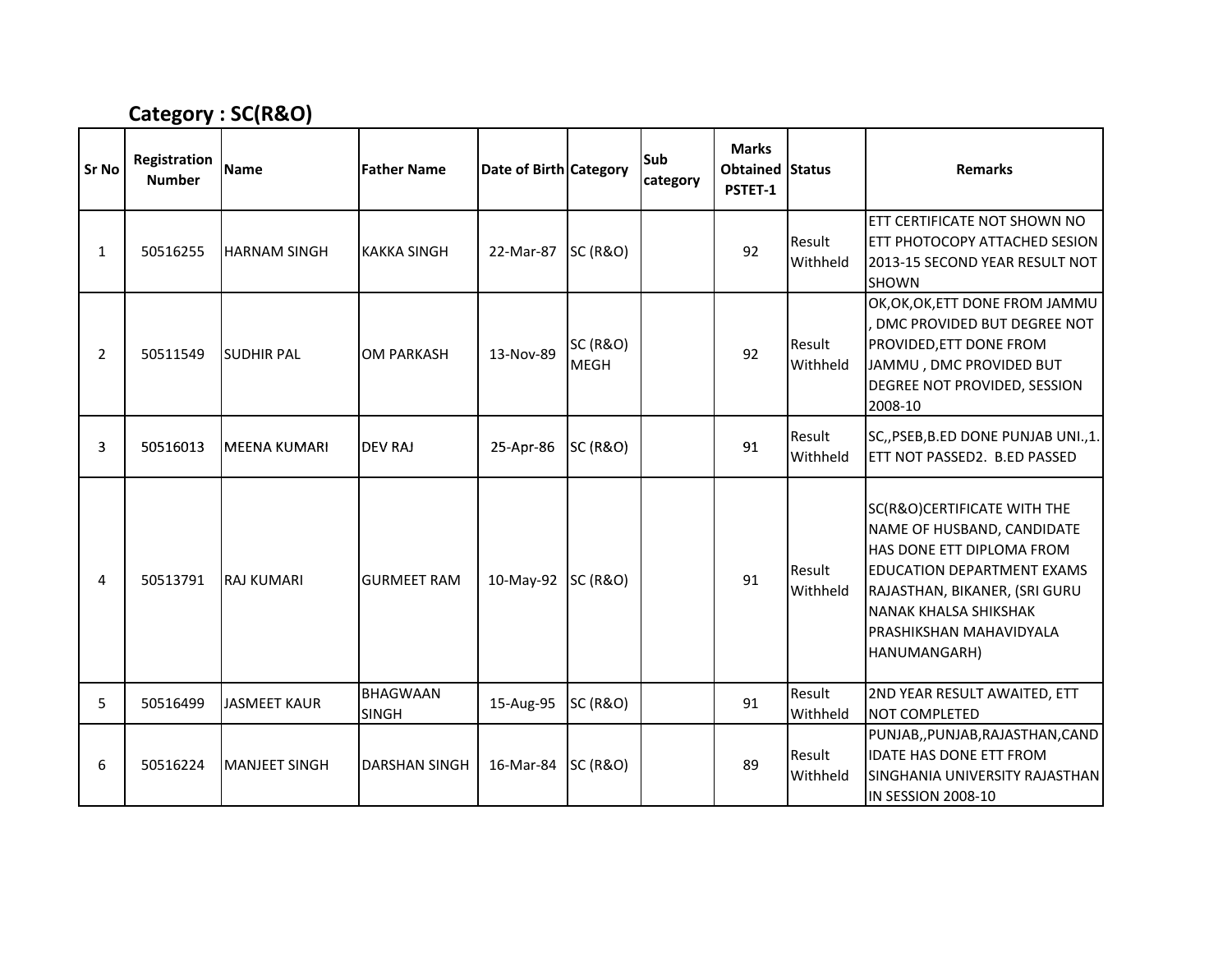| 7  | 50513454 | <b>SATWINDER KAUR</b>  | <b>PRITAM SINGH</b>   | 14-Mar-90 | <b>SC (R&amp;O)</b> | 89 | Result             | ETT 1ST YEAR RESULT COPY                                                                                                                                                                                                                                                        |
|----|----------|------------------------|-----------------------|-----------|---------------------|----|--------------------|---------------------------------------------------------------------------------------------------------------------------------------------------------------------------------------------------------------------------------------------------------------------------------|
|    |          |                        |                       |           |                     |    | Withheld           | ATTACHED, BATCH 2014-16<br>ETT FROM PREET TEACHER                                                                                                                                                                                                                               |
|    |          |                        |                       |           |                     |    |                    | TRAINING & RES INSTT JAMMU                                                                                                                                                                                                                                                      |
| 8  | 50516035 | <b>SURINDER KUMAR</b>  | <b>RAJ KUMAR</b>      | 16-Jun-85 | <b>SC (R&amp;O)</b> | 88 | Result             | <b>UNDER J&amp;K STATE BOARD OF</b>                                                                                                                                                                                                                                             |
|    |          |                        |                       |           |                     |    | Withheld           | SCHOOL EDUCATION .SESSION 2007-                                                                                                                                                                                                                                                 |
|    |          |                        |                       |           |                     |    |                    | 09 (SPECIAL EXAM                                                                                                                                                                                                                                                                |
|    |          |                        |                       |           |                     |    | Result             | ETT 1ST YEAR CERTIFICATE IS                                                                                                                                                                                                                                                     |
| 9  | 50515704 | <b>GURMAIL SINGH</b>   | <b>DHARAM SINGH</b>   | 16-Nov-78 | <b>SC (R&amp;O)</b> | 87 | Withheld           | <b>ATTACHED ONLY</b>                                                                                                                                                                                                                                                            |
|    |          |                        |                       |           |                     |    |                    | ETT 2ND YEAR RESULT AWAITED,                                                                                                                                                                                                                                                    |
| 10 | 50515559 | <b>SIMRANJEET KAUR</b> | <b>JUJHAR SINGH</b>   | 10-Mar-97 | <b>SC (R&amp;O)</b> | 87 | Result             | ETT DMC AND CERTIFICATE NOT                                                                                                                                                                                                                                                     |
|    |          |                        |                       |           |                     |    | Withheld           | <b>ATTACHED</b>                                                                                                                                                                                                                                                                 |
|    |          |                        |                       |           |                     |    |                    | <b>CANDIDATE HAS PASSED</b>                                                                                                                                                                                                                                                     |
| 11 | 50512880 | <b>RANBIR SINGH</b>    | <b>MALA SINGH</b>     | 5-Oct-88  | <b>SC (R&amp;O)</b> | 86 | Result             | JBT/STC/ETT FROM SINGHANIA                                                                                                                                                                                                                                                      |
|    |          |                        |                       |           |                     |    | Withheld           | UNIVERSITY RAJASTHAN IN 2010                                                                                                                                                                                                                                                    |
|    |          |                        |                       |           |                     |    |                    | ETT FIRST YEAR RESULT CARD IS                                                                                                                                                                                                                                                   |
|    |          |                        |                       |           |                     |    | Result             | ATTACHED ONLY (BATCH 2014-                                                                                                                                                                                                                                                      |
| 12 | 50513177 | <b>SULAKHAN SINGH</b>  | <b>IKRISHAN SINGH</b> | 12-Apr-91 | SC (R&O)            | 86 | Withheld           | 16) ETT DIPLOMA CERTIFICATE NOT                                                                                                                                                                                                                                                 |
|    |          |                        |                       |           |                     |    |                    | <b>ATTACHED</b>                                                                                                                                                                                                                                                                 |
| 13 | 50513452 | <b>AMANPREET KAUR</b>  | <b>KARNAIL SINGH</b>  | 22-Aug-93 | <b>SC (R&amp;O)</b> | 86 | Result<br>Withheld | 1. DIPLOMA IN SPECIAL EDUCATION<br>FROM IGNOU AND EXAMINATION<br>CENTER PREM ASHRAM CHILDREN<br>HOME UNA HP2.<br>2. ORIGINAL EXSERVIC-MAN LINEAL<br>DECENDANT CERTIFICATE NOT<br>PRODUCED BUT SC CERTIFACATE<br>PRODUCED (TWO YEARS), SO<br>CANDIDATE CONSIDERED IN<br>SC(R&O). |
| 14 | 50515459 | <b>PARVEEN RANI</b>    | <b>LEKH SINGH</b>     | 10-Apr-96 | <b>SC (R&amp;O)</b> | 86 | Result<br>Withheld | ETT 1ST YEAR RESULT ATTACHED<br>2ND YEAR RESULT AWAITED<br><b>SESSION 2014-16</b>                                                                                                                                                                                               |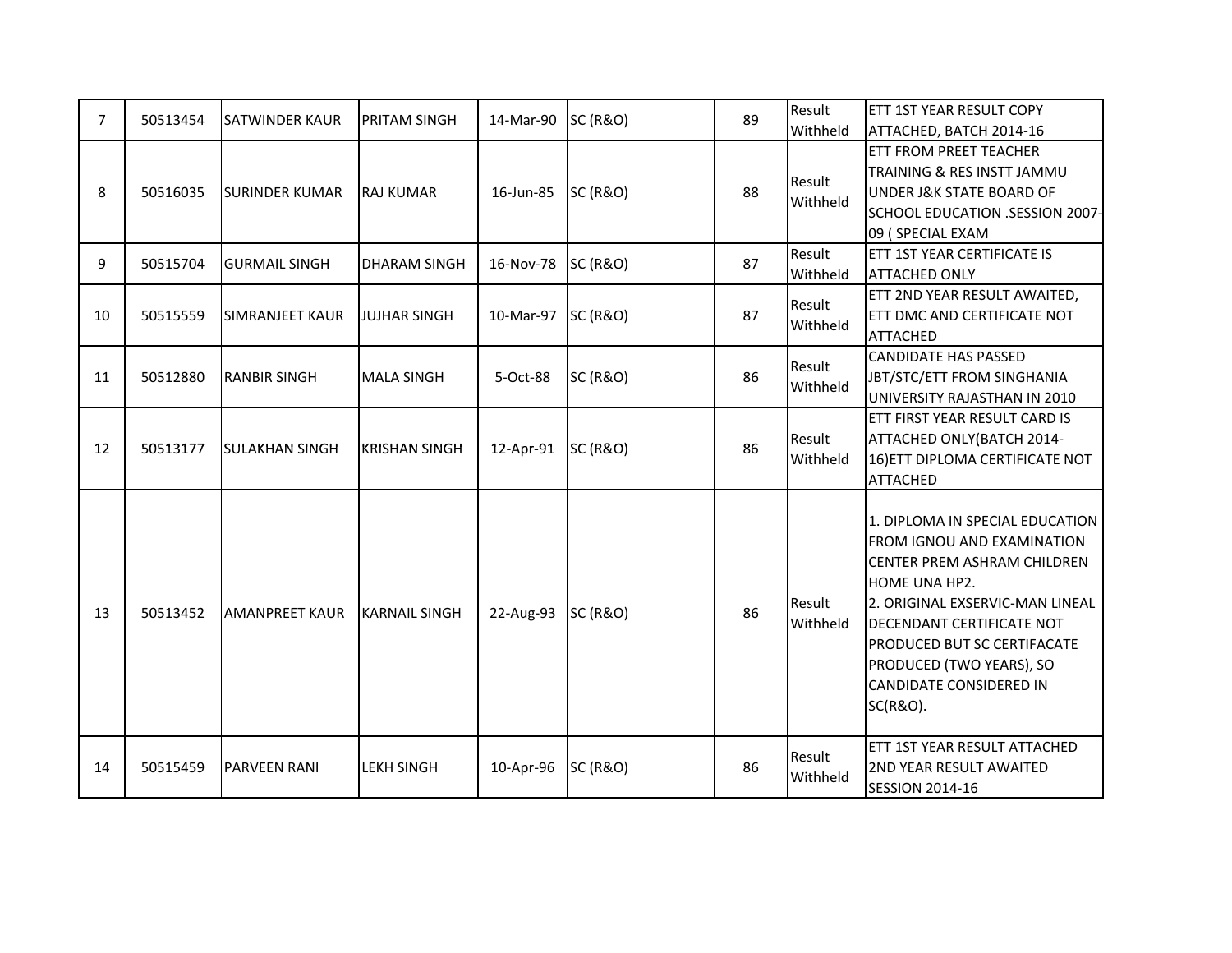| 15 | 50513560 | <b>MANGAT SINGH</b>    | <b>PRITAM SINGH</b>              | 26-Apr-85 | <b>SC (R&amp;O)</b> | 85 | Result<br>Withheld | ETT FROM BHARTIYA SHIKSHA<br>PARISHAD,                                                                                                                  |
|----|----------|------------------------|----------------------------------|-----------|---------------------|----|--------------------|---------------------------------------------------------------------------------------------------------------------------------------------------------|
| 16 | 50514783 | <b>JASHOK KUMAR</b>    | RANJHA RAM                       | 16-Jun-85 | <b>SC (R&amp;O)</b> | 85 | Result<br>Withheld | <b>SC CERTIFICATE IS FROM HARYANA</b><br><b>RESIDENCE FROM HARYANA, ETT</b><br>FROM KURUKSHETRA UNIV. ETT<br>DIPLOMA CERTIFICATE NOT<br><b>ATTACHED</b> |
| 17 | 50512822 | <b>MADHU BALA</b>      | <b>HARISH KUMAR</b>              | 10-Sep-88 | <b>SC (R&amp;O)</b> | 85 | Result<br>Withheld | <b>CATEGORY OR DOMILCE</b><br><b>CERTIFICATE PROVIDED BY THE</b><br><b>CANDIDATE ARE HUSBEND</b><br>SIDED, PROVISIONAL DIPLOMA OF<br>ETT IS ATTACHED    |
| 18 | 50515014 | <b>ASHA RANI</b>       | <b>BALWANT SINGH</b>             | 17-Feb-81 | <b>SC (R&amp;O)</b> | 84 | Result<br>Withheld | ETT NOT COMPLETED, REAPPEAR IN<br>3RD AND 4TH SEMESTER SESSION<br>2012-14, CASTE CERTIFICATE WITH<br><b>FATHERS NAME NOT ATTACHED</b>                   |
| 19 | 50510017 | SHEETAL DEVI           | <b>BUTTA RAM</b>                 | 24-Jul-88 | <b>SC (R&amp;O)</b> | 84 | Result<br>Withheld | ETT DONE FROM BSP UP                                                                                                                                    |
| 20 | 50515185 | <b>JASWINDER SINGH</b> | <b>GURCHARAN</b><br><b>SINGH</b> | 13-Nov-90 | <b>SC (R&amp;O)</b> | 84 | Result<br>Withheld | ETT DONE FROM SINGHANIA<br>UNIVERSITY RAJASTHAN                                                                                                         |
| 21 | 50514044 | <b>SONI KAUR</b>       | <b>HAKAM SINGH</b>               | 2-Mar-92  | <b>SC (R&amp;O)</b> | 84 | Result<br>Withheld | "OK,OK,CANDIDATE APPLIED IN SC<br>(R&O) BUT THE CERTIFICATE ISSUED<br>BY HARYANA GOVERNMENT AND<br>ALSO CANDIDATE HAS SECURE<br>ONLY 84 MARKS IN PSTET. |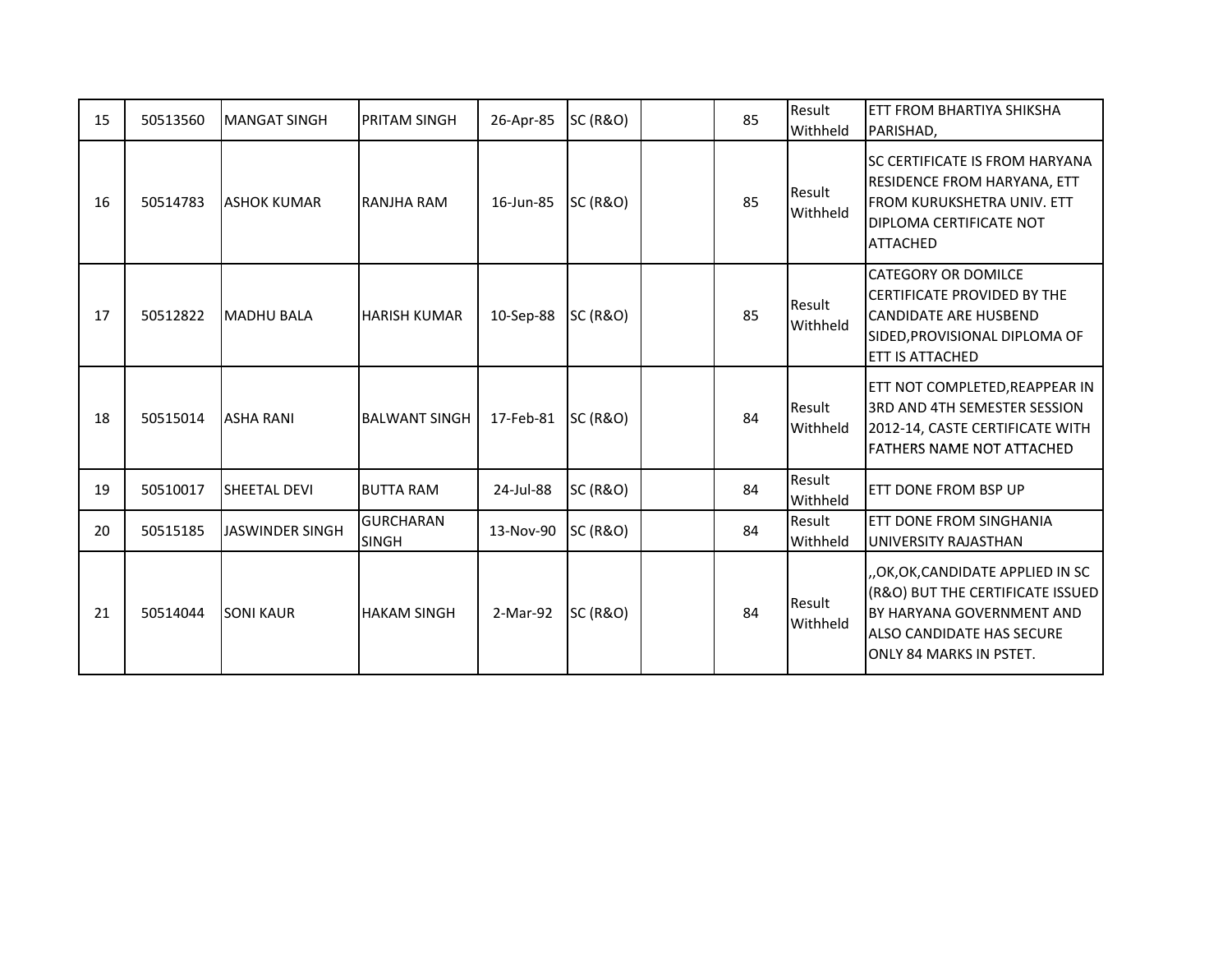| 22 | 50516372 | <b>SUNITA</b>       | <b>MOHINDER PAL</b>             | 28-Sep-75 | <b>SC (R&amp;O)</b>                              | 83 | Result<br>Withheld | OK,, OK, ETT FROM BHARTI SHIKSA<br><b>PRISHAD UTTAR PARDESH BY</b><br>DISTANCE EDUCATION MODE.EXAM<br><b>CENTER AT JALANDHAR</b><br>PUNJAB., ETT FROM BHARTI SHIKSA<br><b>PRISHAD UTTAR PARDESH BY</b><br>DISTANCE EDUCATION MODE.EXAM<br>CENTER AT JALANDHAR PUNJAB.                                                                                                                                                                                     |
|----|----------|---------------------|---------------------------------|-----------|--------------------------------------------------|----|--------------------|-----------------------------------------------------------------------------------------------------------------------------------------------------------------------------------------------------------------------------------------------------------------------------------------------------------------------------------------------------------------------------------------------------------------------------------------------------------|
| 23 | 50515839 | <b>SURJIT SINGH</b> | <b>SHAMSHER</b><br><b>SINGH</b> | 3-May-77  | <b>SC (R&amp;O)</b>                              | 83 | Result<br>Withheld | ETT FROM UP BHARTIYA SHIKSHA<br>PARISHAD                                                                                                                                                                                                                                                                                                                                                                                                                  |
| 24 | 50513352 | <b>SUNITA RANI</b>  | <b>BHAGWAN DASS</b>             | 4-Feb-81  | <b>SC (R&amp;O)</b><br><b>AGAINST</b><br>SC(M&B) | 83 | Result<br>Withheld | ETT FROM SANT MEMORIAL ETT<br>INSTITUTE CHINORE JAMMU<br>UNDER J&K STATE BOARD OF<br>SCHOOL EDUCATION, 1. SC<br>CERTIFICATE WITH FATHER NAME<br>FROM HARYANA STATE.2. SC<br>CETRIFICATE WITH HUSBAND NAME<br>FROM FAZILKA PUNJAB STATE.3.<br>CANDIDATURE OF CANDIDATE NOT<br>SHOULD NOT CONSIDER IN SC<br>CATIOERY.4. ETT FROM SANT<br>MEMORIAL ETT INSTITUTE CHINORE<br>JAMMU UNDER J&K STATE BOARD<br>OF SCHOOL EDUCATION, JK<br><b>SESSION 2008-10</b> |
| 25 | 50514891 | <b>KIRPAL SINGH</b> | <b>JEET SINGH</b>               | 4-Jun-82  | <b>SC (R&amp;O)</b><br><b>AGAINST</b><br>SC(M&B) | 83 | Result<br>Withheld | <b>ETT DONE FROM BSP UP</b>                                                                                                                                                                                                                                                                                                                                                                                                                               |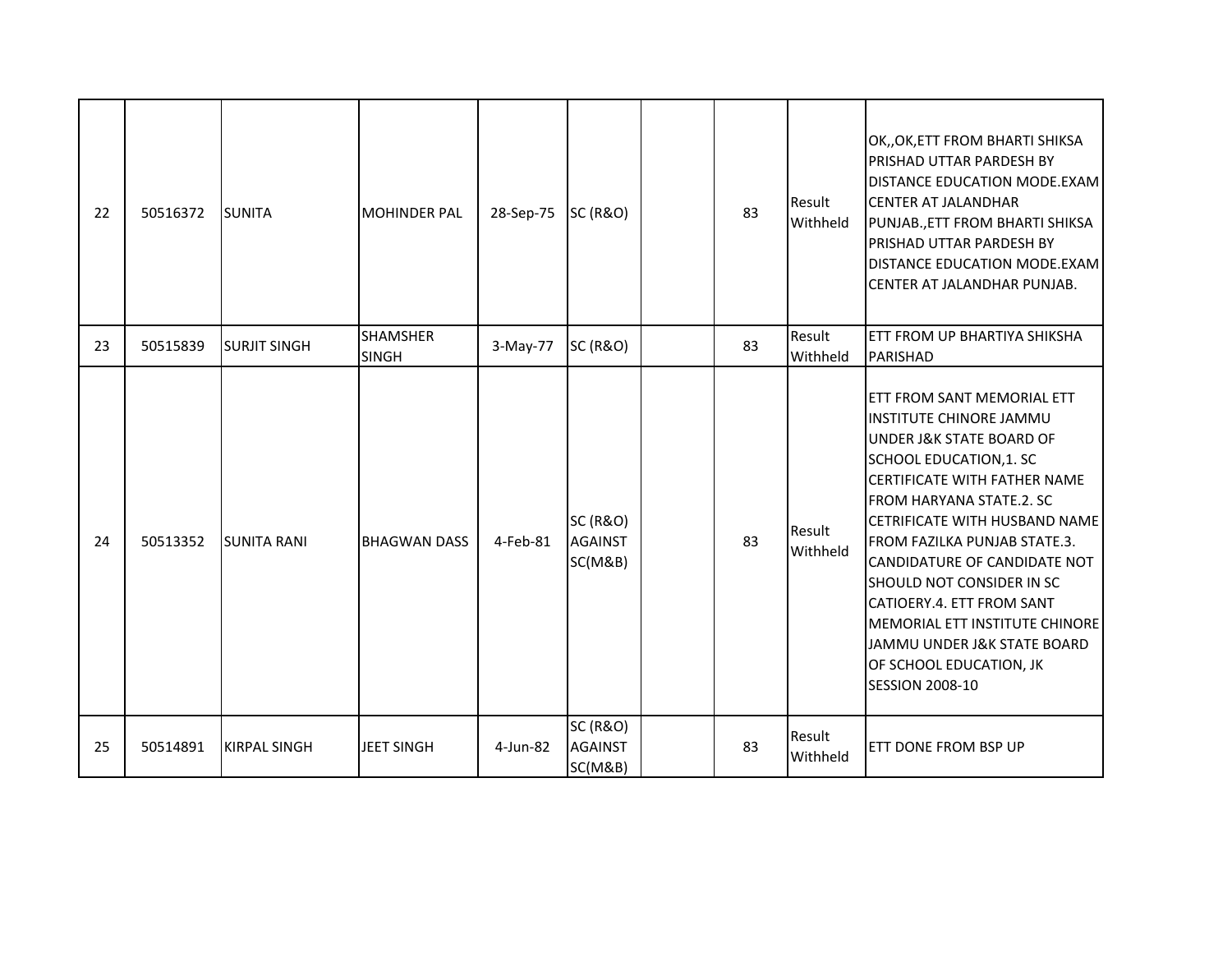| 26 | 50516056 | <b>RAJ RANI</b>        | <b>KASHMIR SINGH</b>   | 5-Oct-82  | <b>SC (R&amp;O)</b><br><b>AGAINST</b><br>SC(M&B) | 83 | Result<br>Withheld | <b>BTC FROM BHARTIYA SHIKSHA</b><br>PARISHAD LUCKNOW SESSION 2005-<br>06 COLLEGE NAME KANPPUR (UP)<br><b>EXAM CENTER KANPUR UP</b>                                                                                                                                      |
|----|----------|------------------------|------------------------|-----------|--------------------------------------------------|----|--------------------|-------------------------------------------------------------------------------------------------------------------------------------------------------------------------------------------------------------------------------------------------------------------------|
| 27 | 50510824 | MANINDER KUMAR DES RAJ |                        | 21-Sep-83 | <b>SC (R&amp;O)</b><br><b>AGAINST</b><br>SC(M&B) | 83 | Result<br>Withheld | ETT NOT DONE, BEd DONE                                                                                                                                                                                                                                                  |
| 28 | 50514326 | JEET SINGH             | <b>JUGINDER SINGH</b>  | 10-Feb-89 | <b>SC (R&amp;O)</b><br><b>AGAINST</b><br>SC(M&B) | 83 | Result<br>Withheld | <b>BASIC TEACHER TRAINING COURSE</b><br>DONE FROM BHARTIYA SHIKSHA<br>PARISHAD UTTAR PARDESH CENTER<br>AT CHANDIGARH SESSION 2009-<br>2010.                                                                                                                             |
| 29 | 50512746 | <b>AMANDEEP KAUR</b>   | <b>AVTA R SINGH</b>    | 10-Jul-91 | <b>SC (R&amp;O)</b><br><b>AGAINST</b><br>SC(M&B) | 83 | Result<br>Withheld | NO DOCUMENT RELATED TO ETT<br><b>ATTACHED</b>                                                                                                                                                                                                                           |
| 30 | 50516706 | <b>SANDEEP KAUR</b>    | <b>BALJINDER SINGH</b> | 15-Jul-92 | <b>SC (R&amp;O)</b><br><b>AGAINST</b><br>SC(M&B) | 83 | Result<br>Withheld | ETT NOT COMPLETED. SECOND<br>YEAR RESULT AWAITED                                                                                                                                                                                                                        |
| 31 | 50514053 | <b>SATWINDER SINGH</b> | <b>ANGAT SINGH</b>     | 15-Sep-75 | <b>SC (R&amp;O)</b><br><b>AGAINST</b><br>SC(M&B) | 82 | Result<br>Withheld | 10+2 CLEARED THROUGH OPEN<br>SCHOOL, MARKS OF +2 IS LESS<br>THAN 45%, AND ALSO BA NOT<br><b>DONE</b>                                                                                                                                                                    |
| 32 | 50513883 | <b>SUNITA DEVI</b>     | <b>CHANCHAL RAM</b>    | 20-Nov-77 | <b>SC (R&amp;O)</b><br><b>AGAINST</b><br>SC(M&B) | 82 | Result<br>Withheld | OK,, OK, OK, 1) SC CERTIFICATE WITH<br>NAME OF FATHER FROM<br><b>RAJASTHAN STATE</b><br>NAME OF HUSBAND<br><b>FROM PUNJAB STATE DOCUMENT</b><br><b>ATTACHED CANDIDATURE OF</b><br><b>CANDIDATE WILL NOT CONSIDER</b><br>UNDER S/C, TET ONLY NET COPY<br><b>ATTACHED</b> |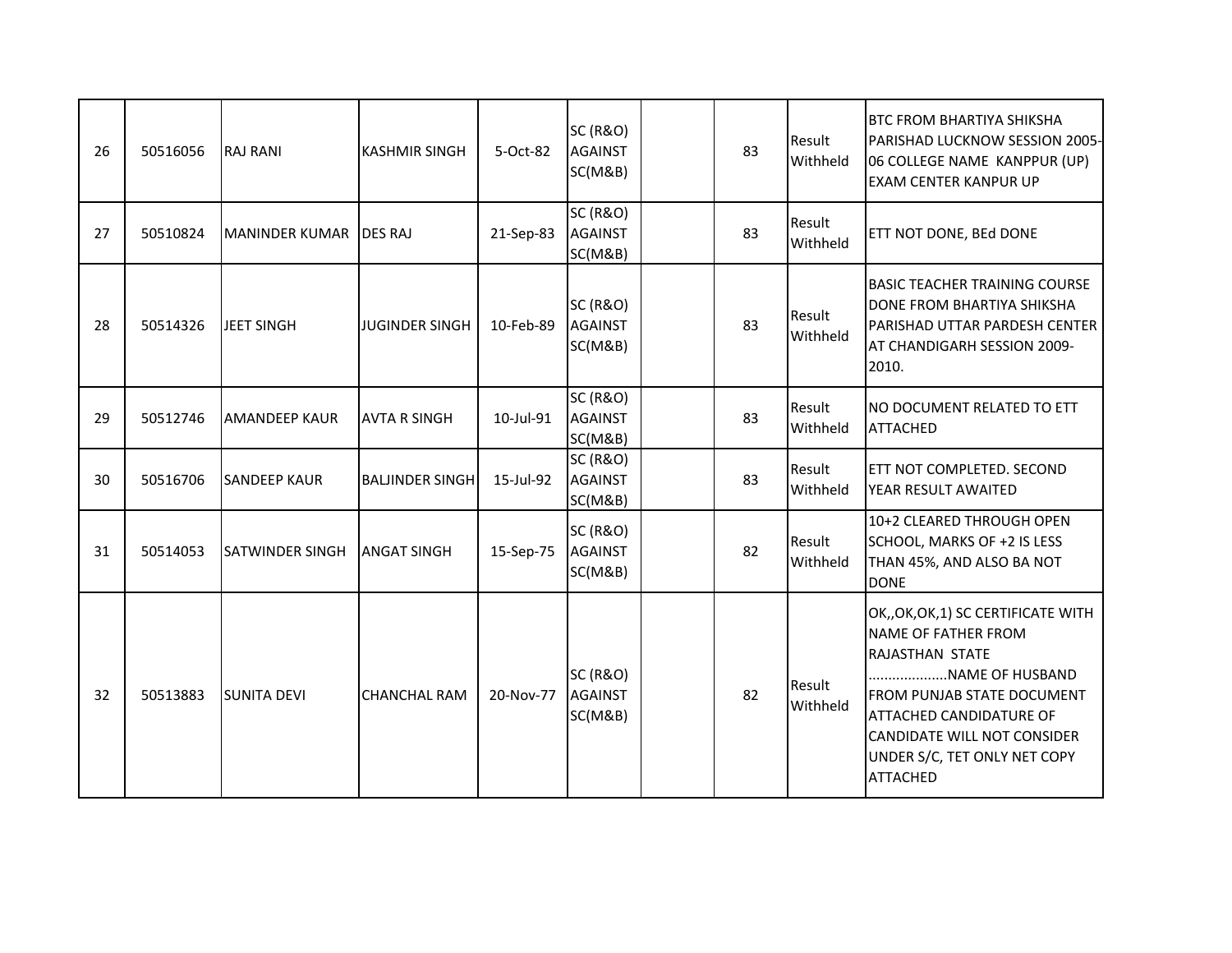| 33 | 50513866 | MALKIAT SINGH       | <b>KARTAR SINGH</b>  | 10-Dec-81 | <b>SC (R&amp;O)</b><br><b>AGAINST</b><br>SC(M&B)     |               | 82 | Result<br>Withheld          | SC(R&O)OF HARYANA, NOT PUNJAB<br><b>DOMICILE</b>                                                                                                                                                 |
|----|----------|---------------------|----------------------|-----------|------------------------------------------------------|---------------|----|-----------------------------|--------------------------------------------------------------------------------------------------------------------------------------------------------------------------------------------------|
| 34 | 50511359 | <b>SARWAN KUMAR</b> | <b>IPRITAM CHAND</b> | 10-May-86 | <b>SC (R&amp;O)</b><br><b>VIMUKT</b><br><b>JAATI</b> | <b>ISANSI</b> | 82 | <b>I</b> Result<br>Withheld | <b>RESIDENCE CERTIFICATE OF</b><br>ICANDIDATE NOT ATTACHED<br><b>ISISTER'S RESIDENCE CERTIFICATE</b><br><b>ATTACHED ON WHICH MOTHER'S</b><br>INAME IS NARINDER INSTEAD OF<br><b>ININDER DEVI</b> |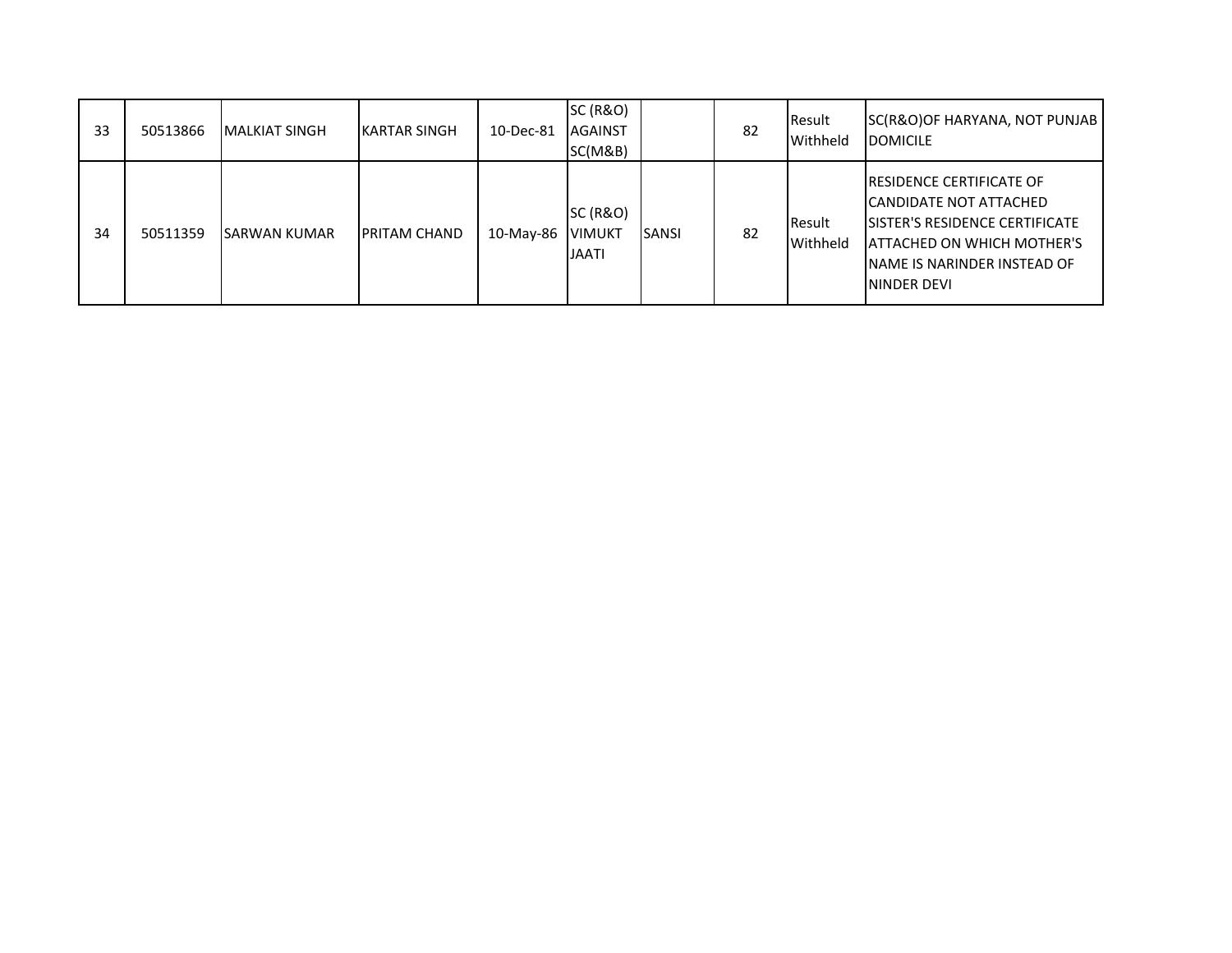# Category : BC

| <b>Sr No</b>   | Registration<br><b>Number</b> | <b>Name</b>                           | <b>Father Name</b>                | Date of Birth Category |           | <b>Ex.Service</b><br>man Type | <b>Marks</b><br><b>Obtained Status</b><br>PSTET-1 |                    | <b>Remarks</b>                                                                                                         |
|----------------|-------------------------------|---------------------------------------|-----------------------------------|------------------------|-----------|-------------------------------|---------------------------------------------------|--------------------|------------------------------------------------------------------------------------------------------------------------|
| $\mathbf{1}$   | 50516464                      | <b>SURINDER</b><br><b>KUMAR</b>       | <b>KUNDAN LAL</b>                 | 25-Nov-94              | <b>BC</b> |                               | 92                                                | Result<br>Withheld | <b>ETT NOT CLEARED.RESULT</b><br>AWAITED.SESSION 2014-2016                                                             |
| $\overline{2}$ | 50514894                      | <b>ANNU RANI</b>                      | <b>VED PARKASH</b>                | 25-Mar-96              | <b>BC</b> |                               | 92                                                | Result<br>Withheld | ETT APPEARED, RESULT NOT<br>DECLARED SESSION 2014-16                                                                   |
| 3              | 50514084                      | <b>PARRUL DEVI</b>                    | <b>FHOL SINGH</b>                 | 1-Sep-91               | <b>BC</b> |                               | 91                                                | Result<br>Withheld | <b>BC CERTIFICATE NOT FROM FATHER</b><br>SIDE. ETT FROM JK BOSE                                                        |
| 4              | 50513397                      | <b>SUKHMEET KAUR</b>                  | <b>SUKHWINDER</b><br><b>SINGH</b> | 27-Aug-96              | <b>BC</b> |                               | 91                                                | Result<br>Withheld | ETT 2ND YEAR RESULT AWAITED,<br><b>ONLY 1ST YEAR DONE</b>                                                              |
| 5              | 50515948                      | <b>SAROJ BALA</b>                     | ASHOK KUMAR                       | 5-May-81               | <b>BC</b> |                               | 90                                                | Result<br>Withheld | BC AND RESIDENCE CERTIFICATE<br><b>ISSUED NOT ON FATHER'S NAME</b><br>BUT ON HUSBAND'S NAME ETT<br><b>FROM JK BOSE</b> |
| 6              | 50511314                      | <b>PARMINDER</b><br><b>PREET KAUR</b> | PARAMJIT SINGH                    | 5-May-93               | <b>BC</b> |                               | 90                                                | Result<br>Withheld | <b>2ND YEAR RESULT NOT DECLARED</b><br><b>SESSION 2014-16</b>                                                          |
| $\overline{7}$ | 50514032                      | SANDEEP KUMAR CHAMAN LAL              |                                   | 29-Apr-82              | <b>BC</b> |                               | 89                                                | Result<br>Withheld | ETT DONE FROM BSP UP                                                                                                   |
| 8              | 50511613                      | PARDEEP KUMAR                         | <b>MAHAVEER</b><br>YADAV          | 28-Jan-91              | <b>BC</b> |                               | 89                                                | Result<br>Withheld | ETT DONE FROM IGNOU                                                                                                    |
| 9              | 50515852                      | HARPREET SINGH DARSHAN SINGH          |                                   | 17-Jan-94              | <b>BC</b> |                               | 89                                                | Result<br>Withheld | 2014-16 BATCH 2ND YEAR RESULT<br><b>AWAITED</b>                                                                        |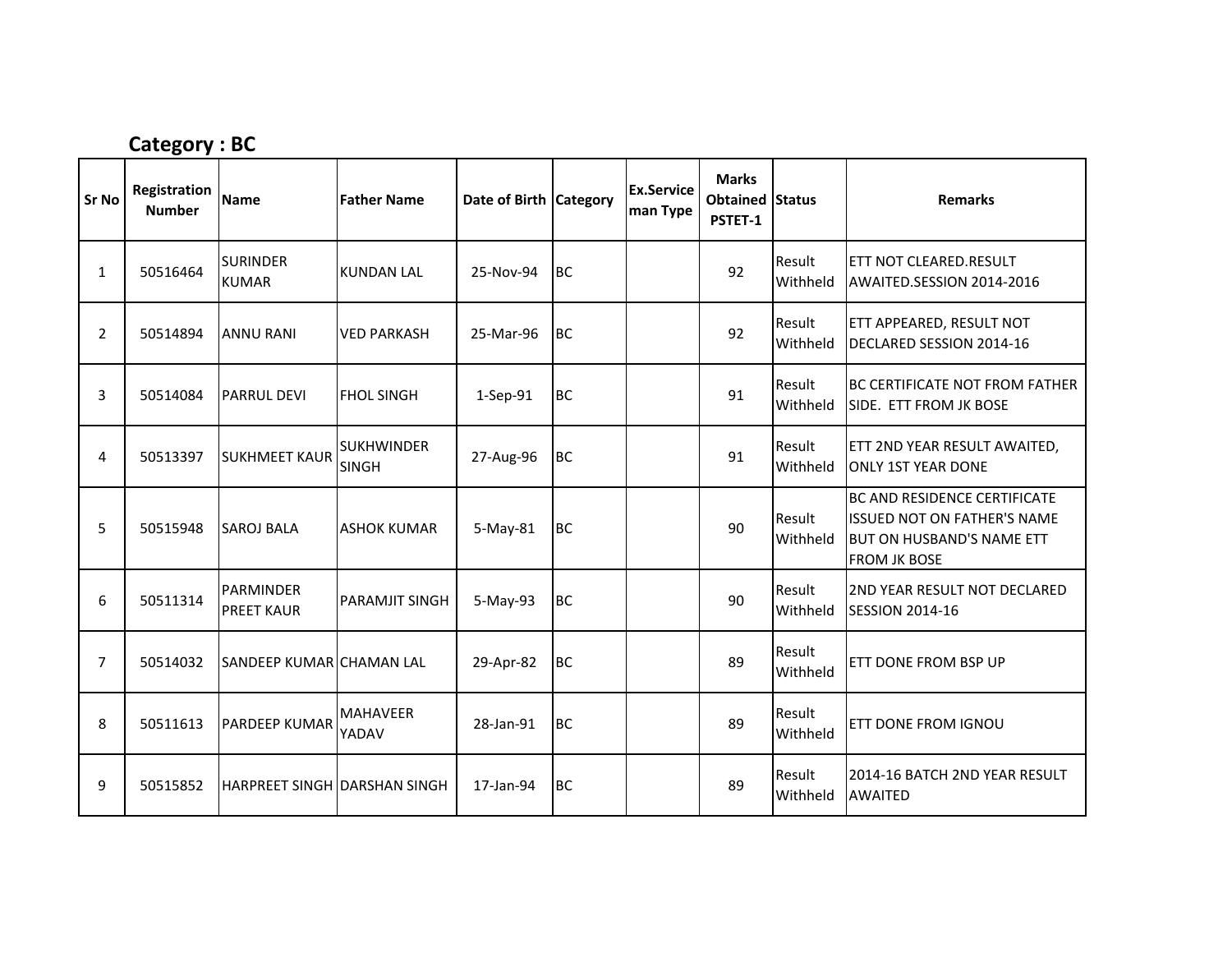| 10 | 50514759 | <b>PARVEEN</b>                     | <b>INAFE SINGH</b>                   | 26-Jul-82  | IBC.      | 88 | Result<br>Withheld | <b>IBC CERTIFICATE NOT FROM FATHER</b><br><b>SIDE</b>                                                                                                                                                                                      |
|----|----------|------------------------------------|--------------------------------------|------------|-----------|----|--------------------|--------------------------------------------------------------------------------------------------------------------------------------------------------------------------------------------------------------------------------------------|
| 11 | 50511464 | <b>SURINDER PAL</b>                | <b>RAMESH</b><br><b>ICHANDER PAL</b> | 27-Dec-86  | <b>BC</b> | 88 | Result<br>Withheld | <b>ID.EL.ED FROM SCERT CHANDIGARH</b>                                                                                                                                                                                                      |
| 12 | 50512259 | <b>GAGANDEEP</b><br><b>CHOLLIA</b> | <b>BIKAR SINGH</b>                   | $2-Apr-92$ | <b>BC</b> | 88 | Result<br>Withheld | <b>BC CERTIFICATED ISSUED BY OTHER</b><br>STATE (HARYANA), CANDIDATE HAS<br>APPLIED IN BC CATEGORY, BUT BC<br><b>ICERTIFICATED ISSUED BY TEHSILDAR</b><br><b>SIRSA OTHER STATE (HARYANA).</b><br>CANDIDATE IS NOT A RESIDENT OF<br>PUNJAB. |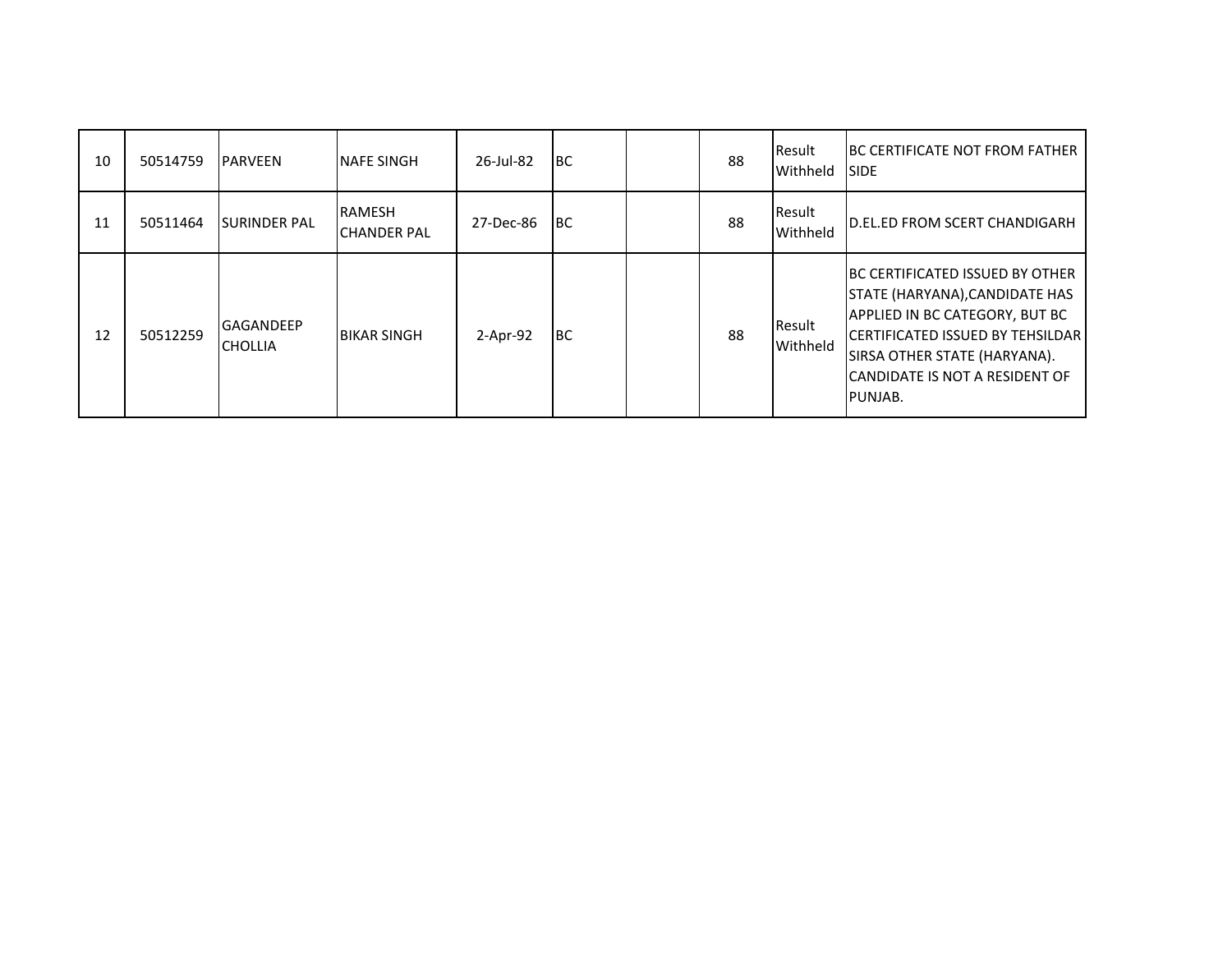### Category : EX.SERVICEMAN (GENERAL)

| l Sr No | Registrati<br><b>on</b><br><b>Number</b> | <b>Name</b>                            | <b>Father Name</b> | Date of<br><b>Birth</b> | <b>Category</b>                       | <b>IEx.Service</b><br>man Type | <b>Marks</b><br><b>Obtained Status</b><br>PSTET-1 |                           | <b>Remarks</b>                                                                                                      |
|---------|------------------------------------------|----------------------------------------|--------------------|-------------------------|---------------------------------------|--------------------------------|---------------------------------------------------|---------------------------|---------------------------------------------------------------------------------------------------------------------|
|         |                                          | 50516339 IJASWANT SINGH ISARDOOL SINGH |                    | 5-Jun-66                | <b>EX.SERVIC</b><br>EMAN<br>l(GENERAL | <b>ISELF</b>                   |                                                   | <b>Result</b><br>Withheld | <b>ICANDIDATE HAS NOT CLEARED PSTET.</b><br><b>JETT FROM PANCHMADI NO ANY</b><br><b>CERTIFICATE ATTACHED OF TET</b> |